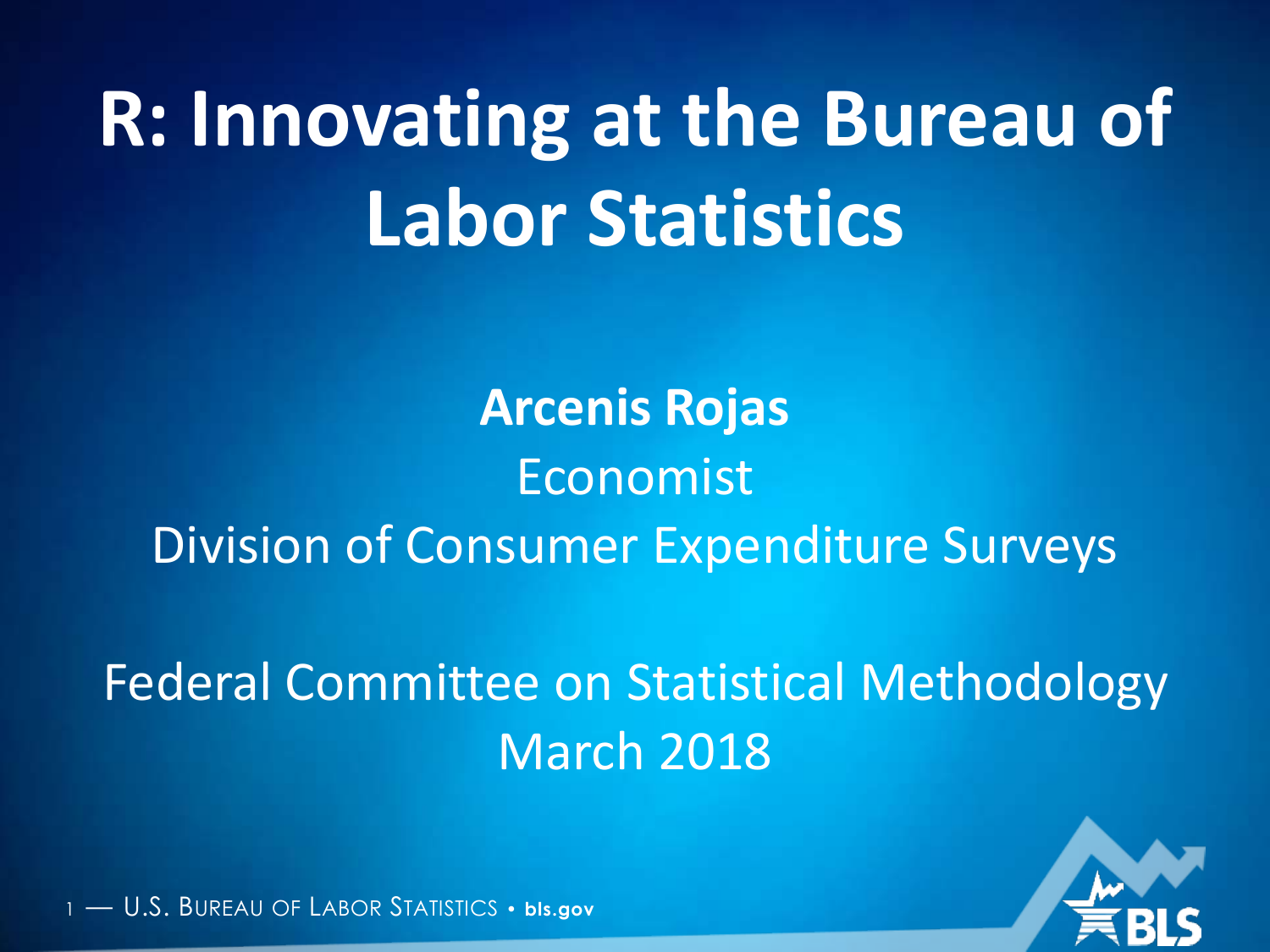### **Overview**

- **IPP**: Division of International Prices
- **PPI:** Division of Industrial Prices and Price Indexes
- CE: Division of Consumer Expenditure Survey
- OCWC: Office of Compensation and Working Conditions
- **DISMR: Office of Survey Methods and** Research

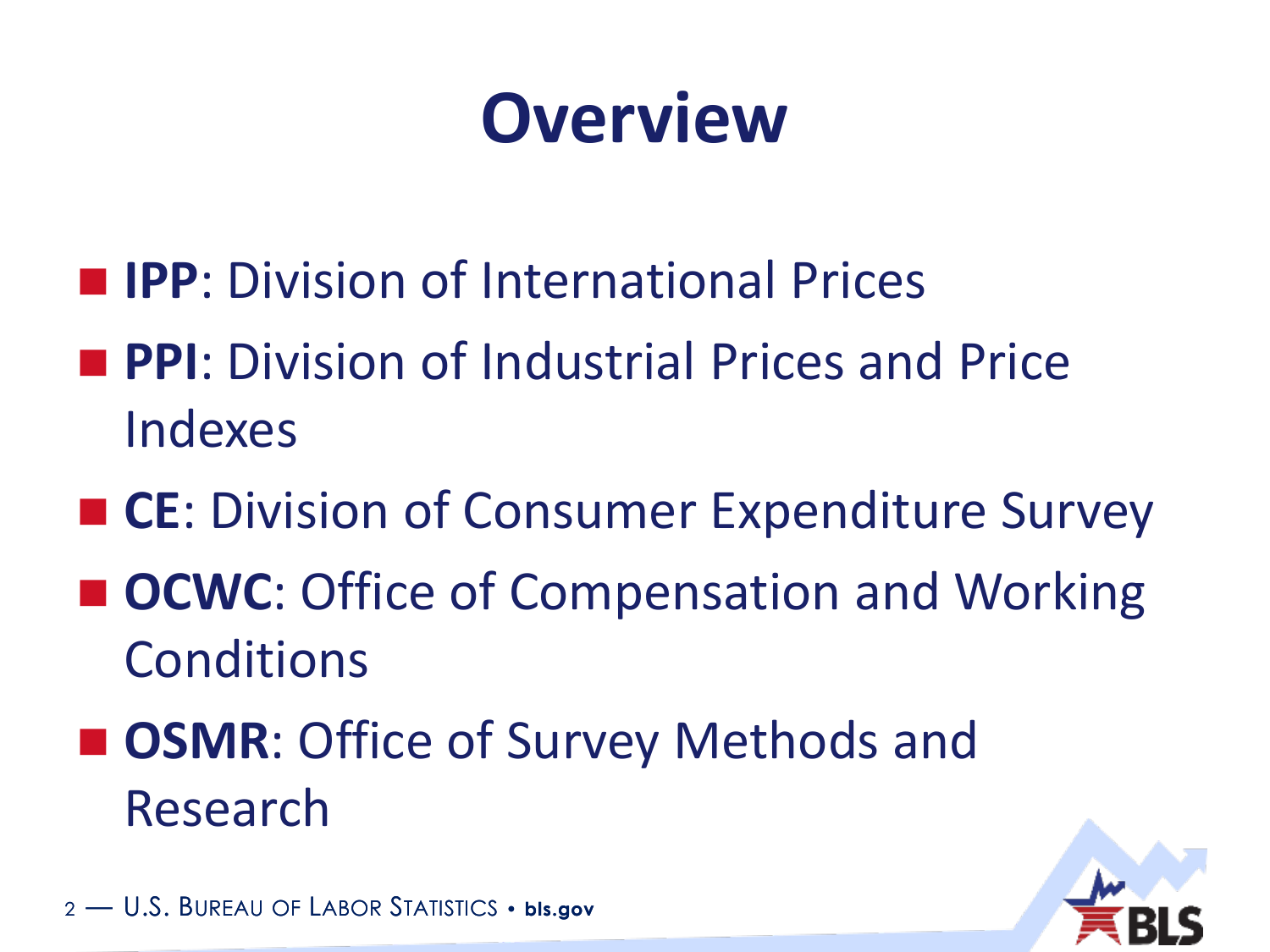### **Overview**

- Automation (IPP)
- Quality control (PPI)
- Real-time response rates (OCWC)
- Data visualization (CE)
- Other R Shiny applications
- **R** packages

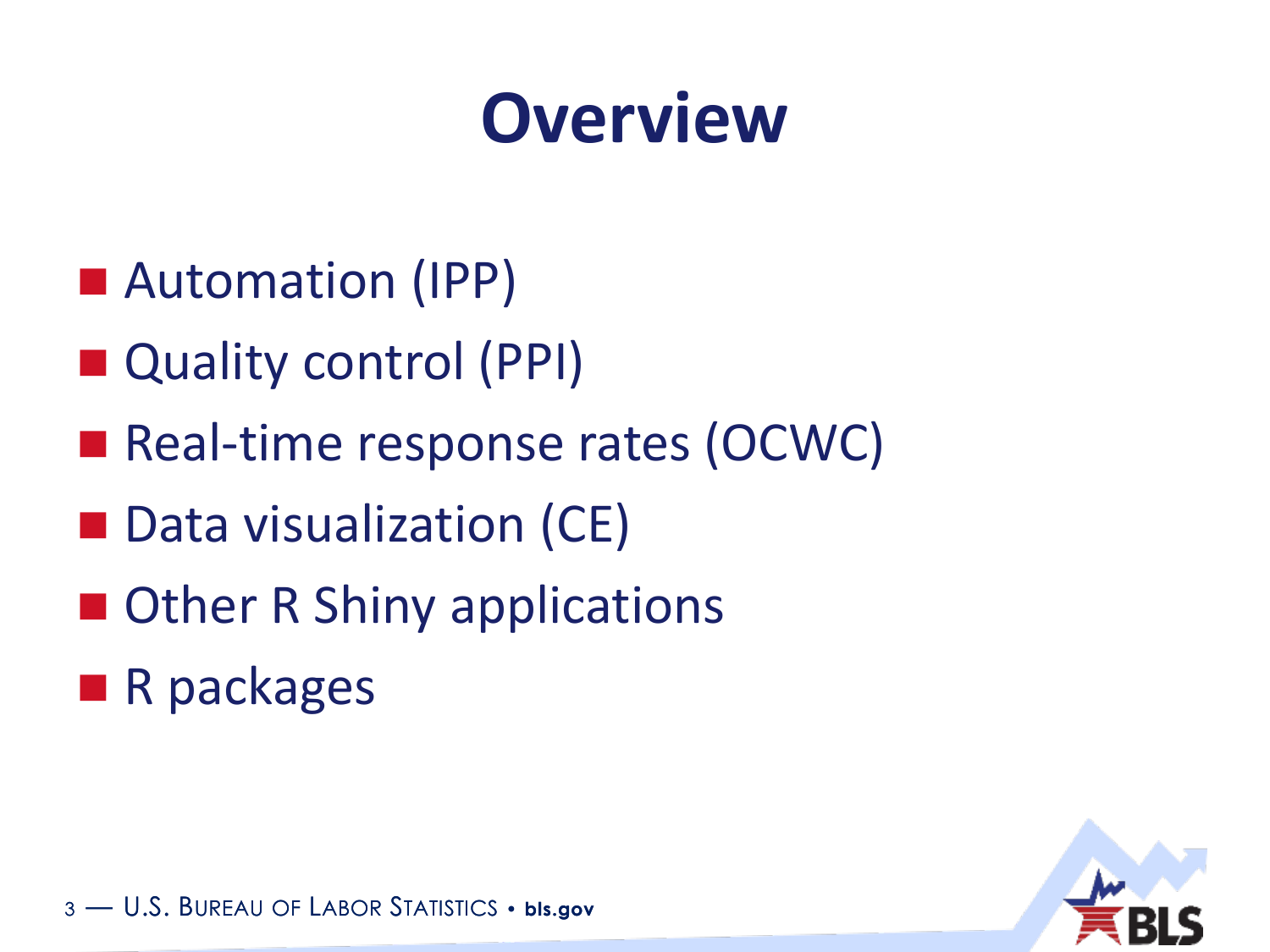# **R Shiny Applications**

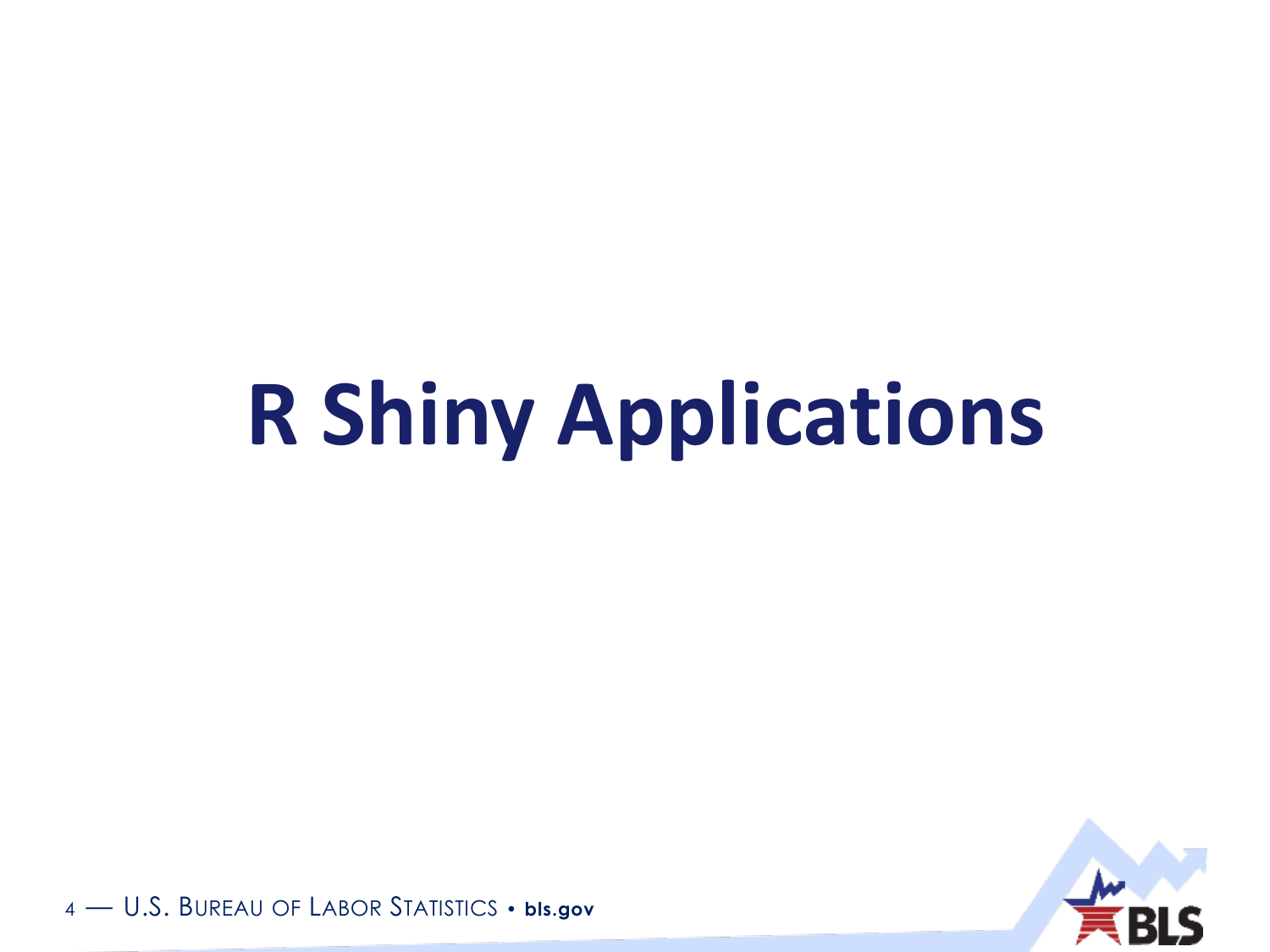### **Sample Refinement Automation**

- **International Prices Program** 
	- ▶ Receive data from Census and Customs
	- Must verify Establishment ID Number (EIN), name, and address to provide to field economists
	- ▶ 1700 export collections units per sample
	- ▶ 2400 import collection units per sample
	- ▶ 6 IPP sample team members
	- ▶ 16 copies, 20 pastes, and 46 clicks per unit

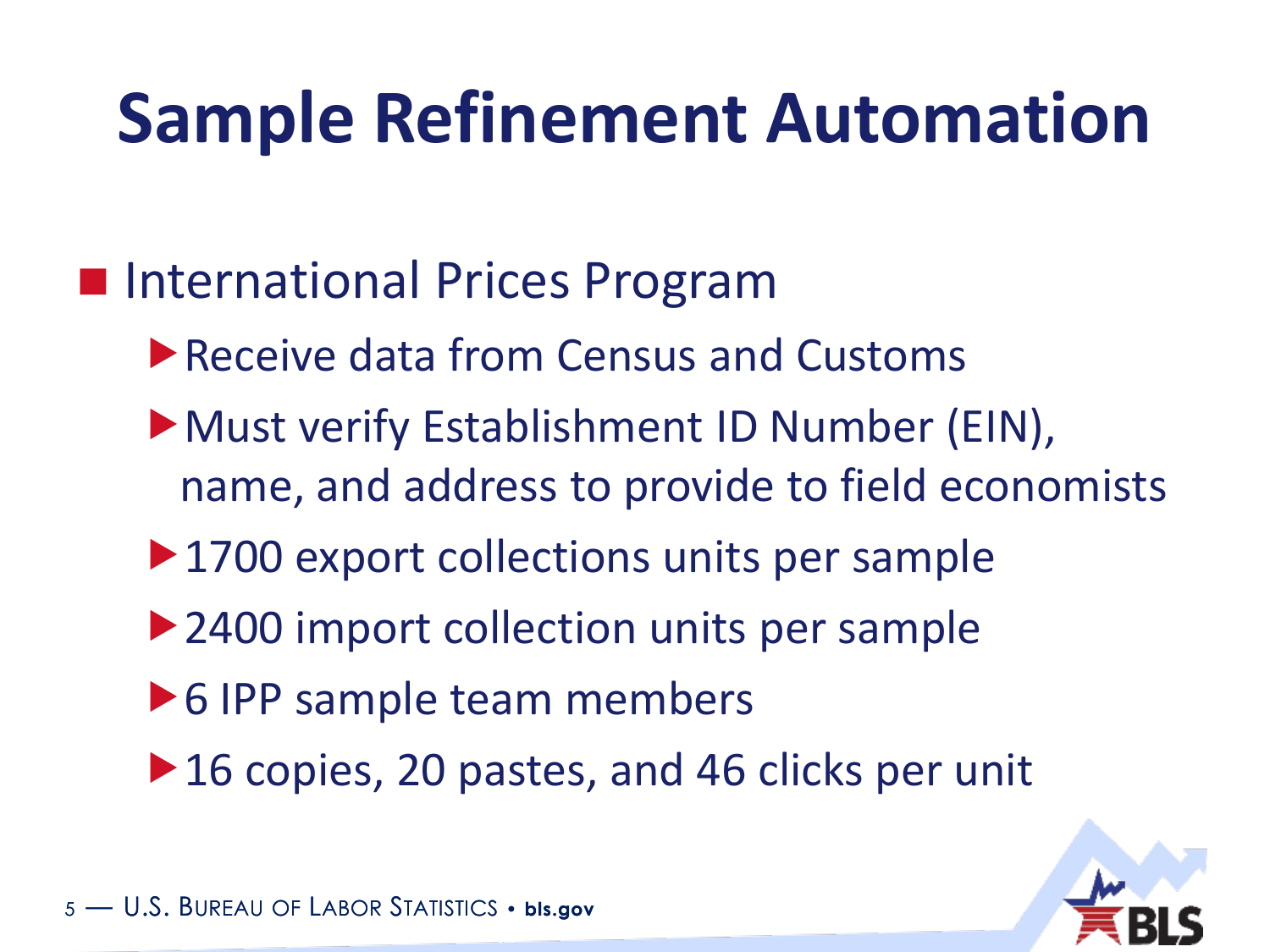### **Data Sources**

#### doe secure data portal (cs. Commonstrate Protection

**MEETLY TO ALL ANCARD ERAID NOW!**<br>
This are detected of the final based in each company space. This couples and this detection are provided at the state and the state of the state and the state of the state and provided i

spokes to all makes to be local to be been in the beginner of forms the form and Conditions moment, published in they in, 2007, het sphere in his 7, 2008.<br>By increase to the ADE field the agent to be settled to be beginnin





| Tribet sour ACE liker ED and Passworth to helity.<br>tinerDill<br><b>Rassaued:</b>                                                                                                                                                                                                                                                                        | <b>Home Extract Data Four-Quarter Extract Help</b>                                                           | <b>LDB Extract System</b>                                                                                                                                                                                                                                                                                                                                                                                                                                                                                                                                                                                                                                                                                                                                                                                                                                                                                                                                                                                                                                                                                                                                                                                                                                                                                              |                               |
|-----------------------------------------------------------------------------------------------------------------------------------------------------------------------------------------------------------------------------------------------------------------------------------------------------------------------------------------------------------|--------------------------------------------------------------------------------------------------------------|------------------------------------------------------------------------------------------------------------------------------------------------------------------------------------------------------------------------------------------------------------------------------------------------------------------------------------------------------------------------------------------------------------------------------------------------------------------------------------------------------------------------------------------------------------------------------------------------------------------------------------------------------------------------------------------------------------------------------------------------------------------------------------------------------------------------------------------------------------------------------------------------------------------------------------------------------------------------------------------------------------------------------------------------------------------------------------------------------------------------------------------------------------------------------------------------------------------------------------------------------------------------------------------------------------------------|-------------------------------|
| <b>Tright</b><br>funksi Waa Poormand"<br>If you need availables with the purial, planse capital the CIP Technology higgest Crolar<br>21 1-894-535-4172 for freely and PGA upper, or 1-808-937-8338 for CDP percensel.<br>Finance codes of the summarizing of brandistics. The explorer coll has you off automatizable and anti-arts for the trace summer. | <b>Robert Sation</b><br><b>Northeast</b><br>Saved Overles<br>Sama Western<br>View States of Russing Questies | Please let us know if you have questions about the LDB or if we can mate in my way. Help requires<br>should be submitted via the "one stop LAN HelpDesk" button on the BLS Cantral Interest-<br>(http://www.psh.bk.gov/telpdesk/ka. ledpitsk/) Select "Program and Application Specific" under-<br>General Types. Select "Quarterly Census of Employment and Woges (QCEW)" under Program<br>and Autobation Specific vectors. Select "Longitudinal Database (LDBF" axis-category. Provide<br>your Problem Description. Attachments if any, and User Importance Impact and click the "Substat"<br>butos. Compete, questos, or concersi about the LSB dan he relented directly via e-mail to<br>LDB Coraucti.<br><b>LDB News</b><br>· The Division of Business Establishment Systems has updated the Longitudiual Database (LDB) with<br>data for the first quarter of 2016, and the date are now available to seen. The LDB presently<br>contribute data them the first quarter of 1990 through the third quarter of 2016 for all States. With this<br>quarter's lead. hack quarter corrections were applied for 2016/1 and 2016/2.<br>We enterprise that data for the next several quarters will be available according to the following<br>tentative schedule:<br>Data facough Data Available<br>Q4 2016 week of his 3 | <b>Minnast</b><br>version 1.6 |
| Google<br>Search Gingin at how URL                                                                                                                                                                                                                                                                                                                        |                                                                                                              |                                                                                                                                                                                                                                                                                                                                                                                                                                                                                                                                                                                                                                                                                                                                                                                                                                                                                                                                                                                                                                                                                                                                                                                                                                                                                                                        |                               |

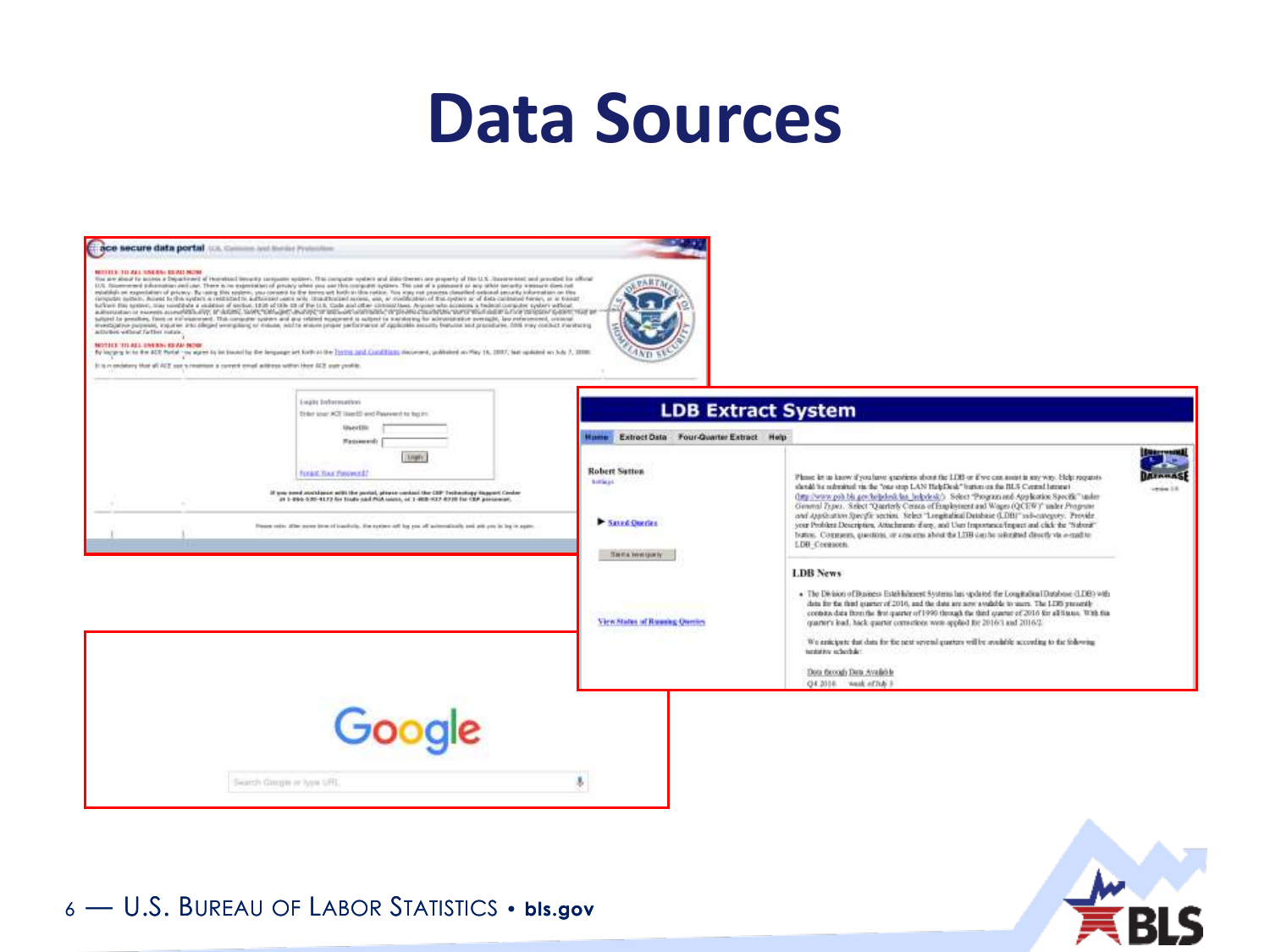| Enter a Collection Unit and Sample                 | Sampled Company              | LDB<br>Progress Report<br><b>EW Spreadsheet</b><br><b>ACE</b>                   | Help                 |                                    |                          |                         |
|----------------------------------------------------|------------------------------|---------------------------------------------------------------------------------|----------------------|------------------------------------|--------------------------|-------------------------|
| Collection Unit (last 4 digits):<br>1<br>0345      | CORP DIV EIN                 | COMPANY NAME<br>ADDRESS 1                                                       | CITY                 | STATE ZIP_CODE 10 IPP_history      |                          |                         |
|                                                    | 33142-000<br>0000000000      | YYYYYYYYYYYYYYYYYYYYY HUNTSVILLE AL<br>XXXXXXXX                                 |                      | 358062807<br>old company           |                          |                         |
| Sample:<br>M43                                     | ACE: matching on sampled EIN |                                                                                 |                      |                                    | 3                        |                         |
|                                                    | Entry.Date Importer.No.      | Importer.Name Mailing.Line.1                                                    | M.St M.Zip<br>M.City | Physical.Street P.City P.St P.Zip- |                          |                         |
| $\overline{2}$<br>Company Name (edited):<br>XXXXXX | 00-800000000<br>2016-12-05   | 1000000000                                                                      | 35606-2807           | same                               |                          |                         |
| Corp Div:                                          | Show 100 V entries           | RTS Master Listing: matching on Name, Corp Div, or Street displayed on the left |                      |                                    |                          | Search:                 |
| 33142-000                                          | RTS ID                       | COMPANY NAME                                                                    | DIVISION NAME        | STREET                             | CITY STATE ZIP           | SOURCE                  |
| Street:                                            |                              |                                                                                 |                      |                                    |                          | 4                       |
| <b>YYYYYYYYYYYYYYYYYYYYY</b>                       | 萜                            | 盐                                                                               | All                  | 却                                  | Ali.                     | 启                       |
| G Search in New Tab                                | 33142-000                    | XXXXXX                                                                          |                      |                                    | HUNTSVILLE AL 35806      | address init            |
| 5                                                  | 33142-000                    | XXXXXX                                                                          |                      | <b>YYYYYYYYYYYYYYYYY</b>           | HUNTSVILLE AL 35806      | sampling unit           |
| Q Open SOS Website                                 | 33142-000                    | XXXXXX                                                                          |                      | mmmmmmmm                           | HUNTSVILLE AL 358062807  | address init            |
| Create Future Note                                 | 33142-000                    | XXXXXX                                                                          |                      | <b>YYYYYYYYYYYYYYYYYYYYY</b>       | HUNT SVILLE AL 358062807 | sampling unit           |
|                                                    | 33142-000                    | XXXXXXXXX                                                                       |                      | <b>YYYYYYYYYYYYYYY</b>             | HUNTSVILLE AL 35806      | sampling unit           |
|                                                    | 33142-000                    | XXXXXXXXX                                                                       |                      | <b>YYYYYYYYYYYYYYYY</b>            | HUNTSVILLE AL 35806      | old reporter            |
|                                                    | 33142-000                    | XXXXXXXXX                                                                       |                      | mmmmmmmm                           | HUNTSVILLE AL 358062807  | address init            |
|                                                    | 33142-000                    | XXXXXXXXXX                                                                      |                      | <b>YYYYYYYYYYYYYYYYYYYYYY</b>      | HUNT SVILLE AL 358062807 | sampling unit           |
|                                                    |                              |                                                                                 |                      |                                    |                          |                         |
|                                                    | 33142-000                    | XXXXXXXXXX                                                                      |                      | YYYYYYYYYYYY                       | HUNTSVILLE AL 358062807  | <b>CURRENT REPORTER</b> |

 $\sim$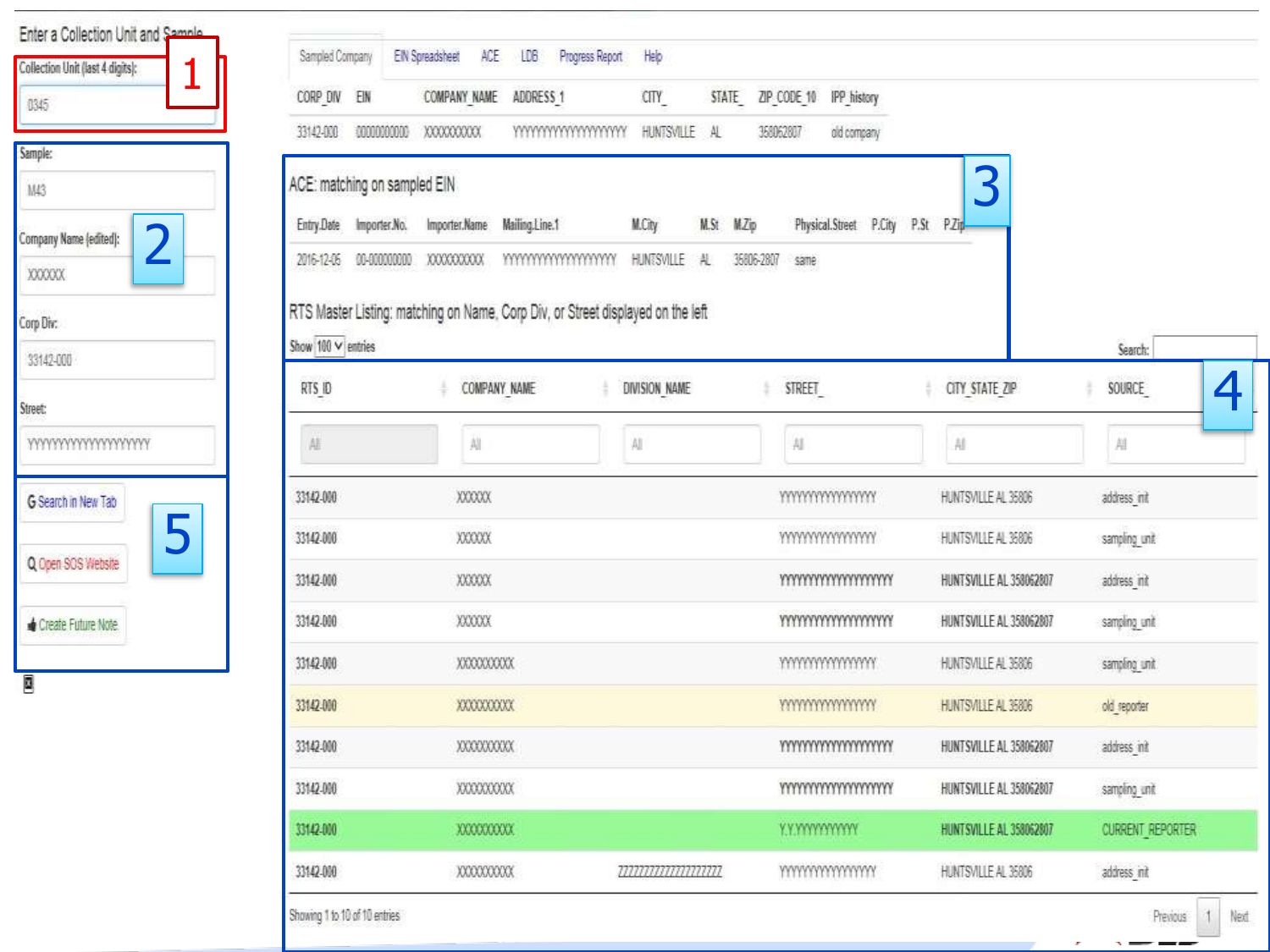#### **Enter a Collection Unit and** Sample

**Collection Unit (last 4 digits):** 

Sample:

**X43** 

#### **Company Name (edited):**

#### **Corp Div:**

character(0)

#### **Street:**

 $logical(0)$ 

Search in New Tab

Open Google Maps

Open SOS Website

**Create Future Note** 

8 - U.S. BUREAU OF LABOR STATISTICS . bls.gov

### **Left Side**

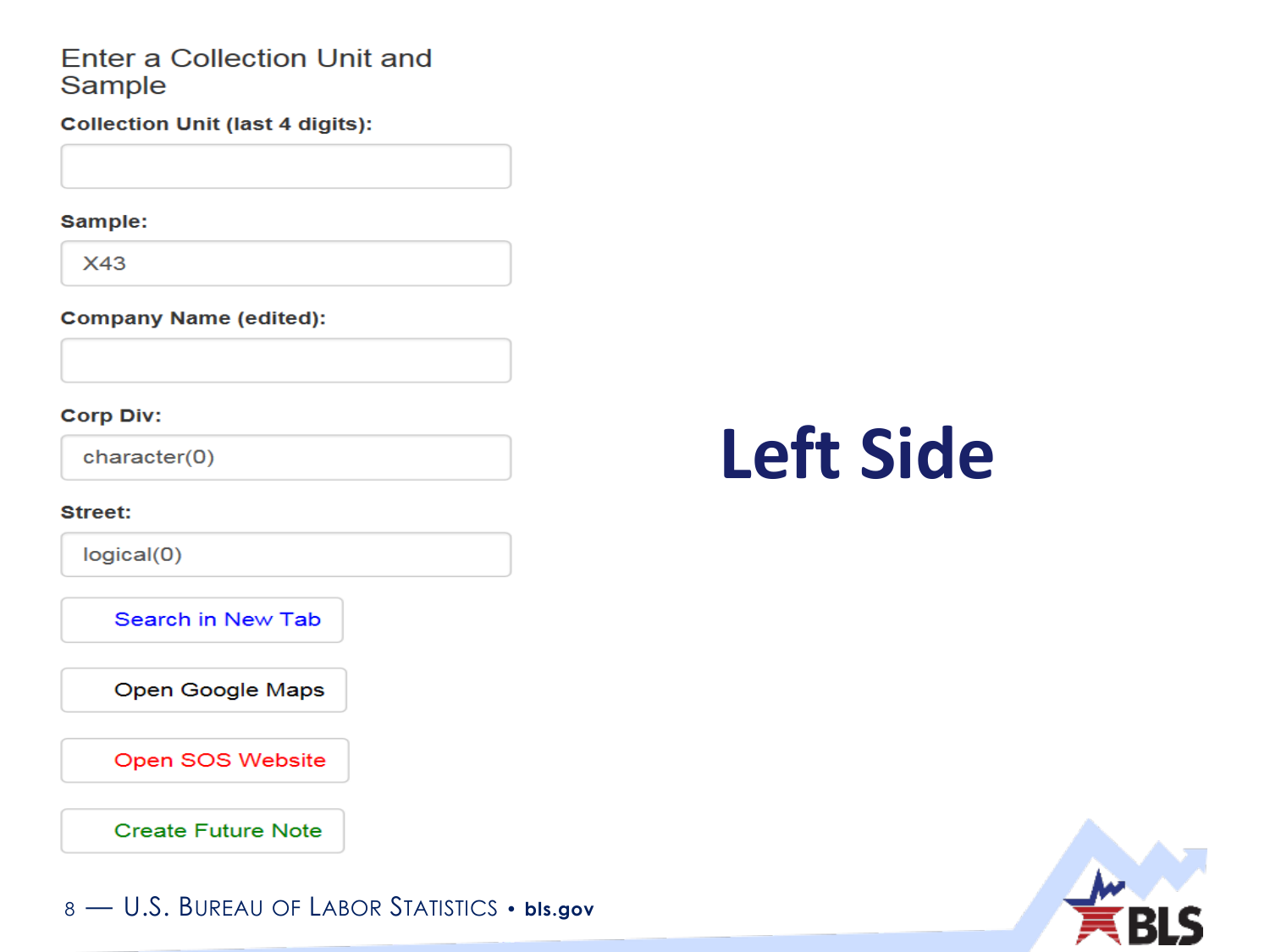## **Right Side**

| <b>Sampled Company</b> |  | EIN Spreadsheet ACE | LDB — | Progress Report                                                        | Help |  |
|------------------------|--|---------------------|-------|------------------------------------------------------------------------|------|--|
|                        |  |                     |       | CORP DIV EIN COMPANY NAME ADDRESS 1 CITY STATE ZIP CODE 10 IPP history |      |  |

### ACE: matching on sampled EIN

|  |  |  | Entry.Date   Importer.No.   Importer.Name   Mailing.Line.1   M.City   M.St   M.Zip   Physical.Street   P.City   P.St   P.Zip |  |  |
|--|--|--|------------------------------------------------------------------------------------------------------------------------------|--|--|
|  |  |  |                                                                                                                              |  |  |

RTS Master Listing: matching on Name, Corp Div, or Street displayed on the left

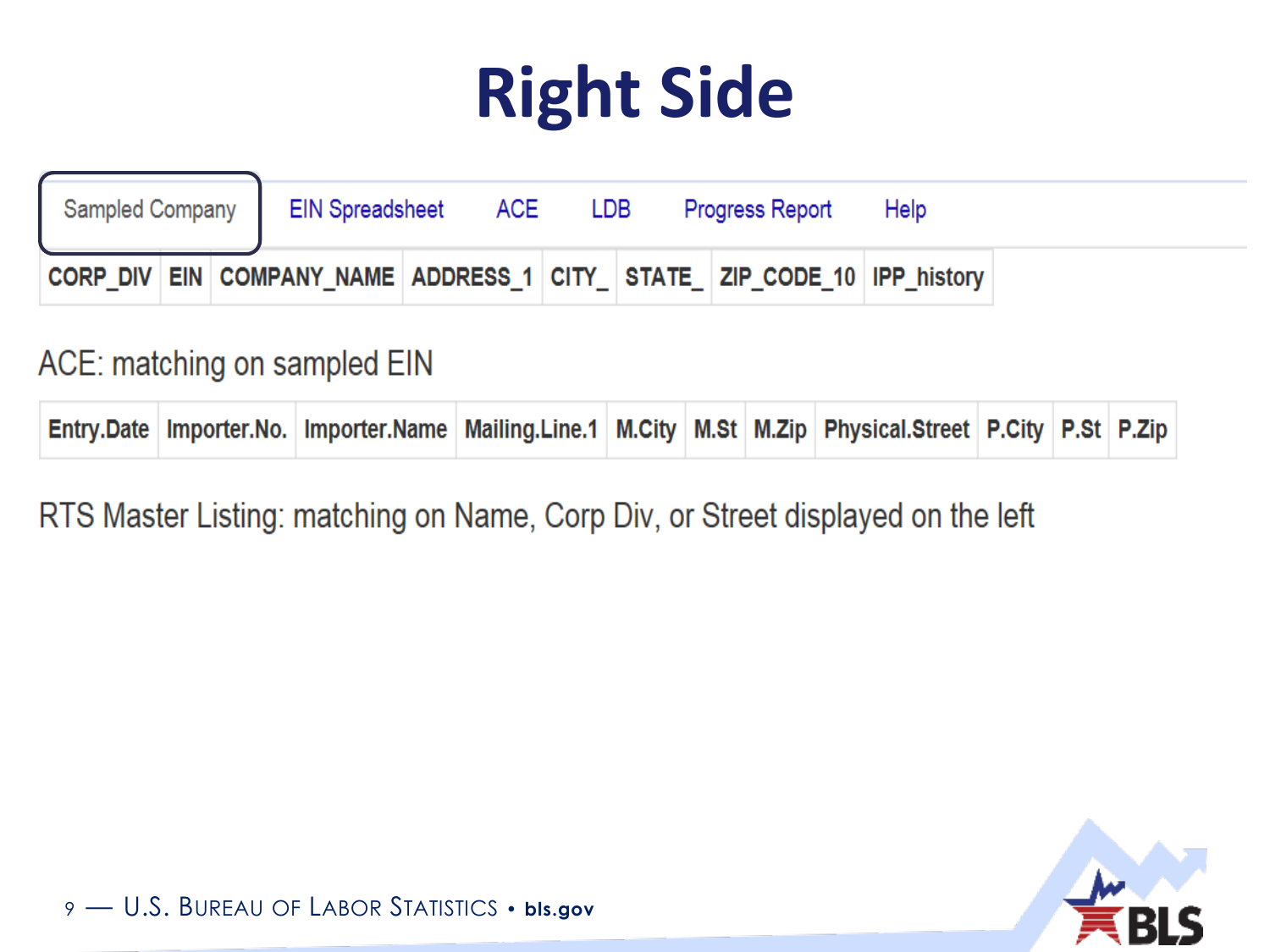### **Search Results**



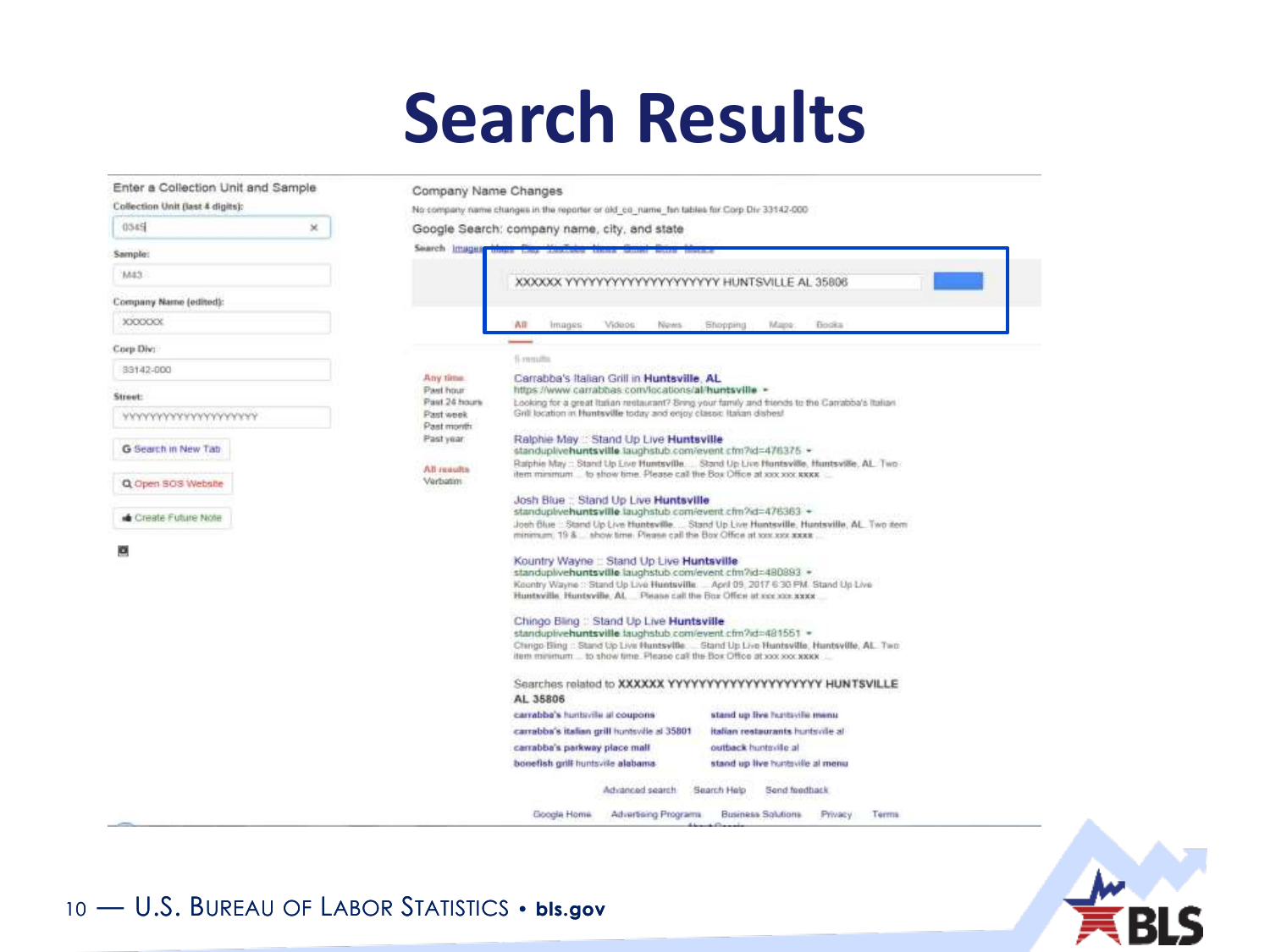### **Export Addresses at a Glance**

Enter a Collection Unit and Sample

Collection Unit (last 4 digits):

| i<br>ï<br>٠<br>×<br>í<br>٠ |  |
|----------------------------|--|
| ۰                          |  |
|                            |  |

| Company Name (edited): |  |
|------------------------|--|
|------------------------|--|

XXXXXXXXXXXXXXX

Corp Div:

67305-000

**Street:** 

|                     | Sampled Company | EIN Spreadsheet                          | АŒ   | LDB | Progress Report | Help |      |   |    |          |                |       |       |       |         |                |
|---------------------|-----------------|------------------------------------------|------|-----|-----------------|------|------|---|----|----------|----------------|-------|-------|-------|---------|----------------|
|                     |                 | EIN Spreadsheet: matching on sampled EIN |      |     |                 |      |      |   |    |          |                |       |       |       |         |                |
| pct                 | export_id       | eistrata                                 | name |     | address         |      | city | ű | żp | eistrecs | addrecs        | split | flag1 | flag2 | problem | Mike.s.Comment |
| 33%                 |                 |                                          |      |     |                 |      |      |   |    | 2398     | 800            |       |       |       |         |                |
| $\frac{21\%}{11\%}$ |                 |                                          |      |     |                 |      |      |   |    | 23%      | 510            |       |       |       |         |                |
|                     |                 |                                          |      |     |                 |      |      |   |    | 2398     | $260\,$        |       |       |       |         |                |
| $7\%$               |                 |                                          |      |     |                 |      |      |   |    | 2398     | $\overline{1}$ |       |       |       |         |                |
| e.                  |                 |                                          |      |     |                 |      |      |   |    | 2398     | $\overline{v}$ |       |       |       |         |                |
| is.                 |                 |                                          |      |     |                 |      |      |   |    | 2398     | ÿ              |       |       |       |         |                |
| Ÿ.                  |                 |                                          |      |     |                 |      |      |   |    | 2398     | $\Omega$       |       |       |       |         |                |



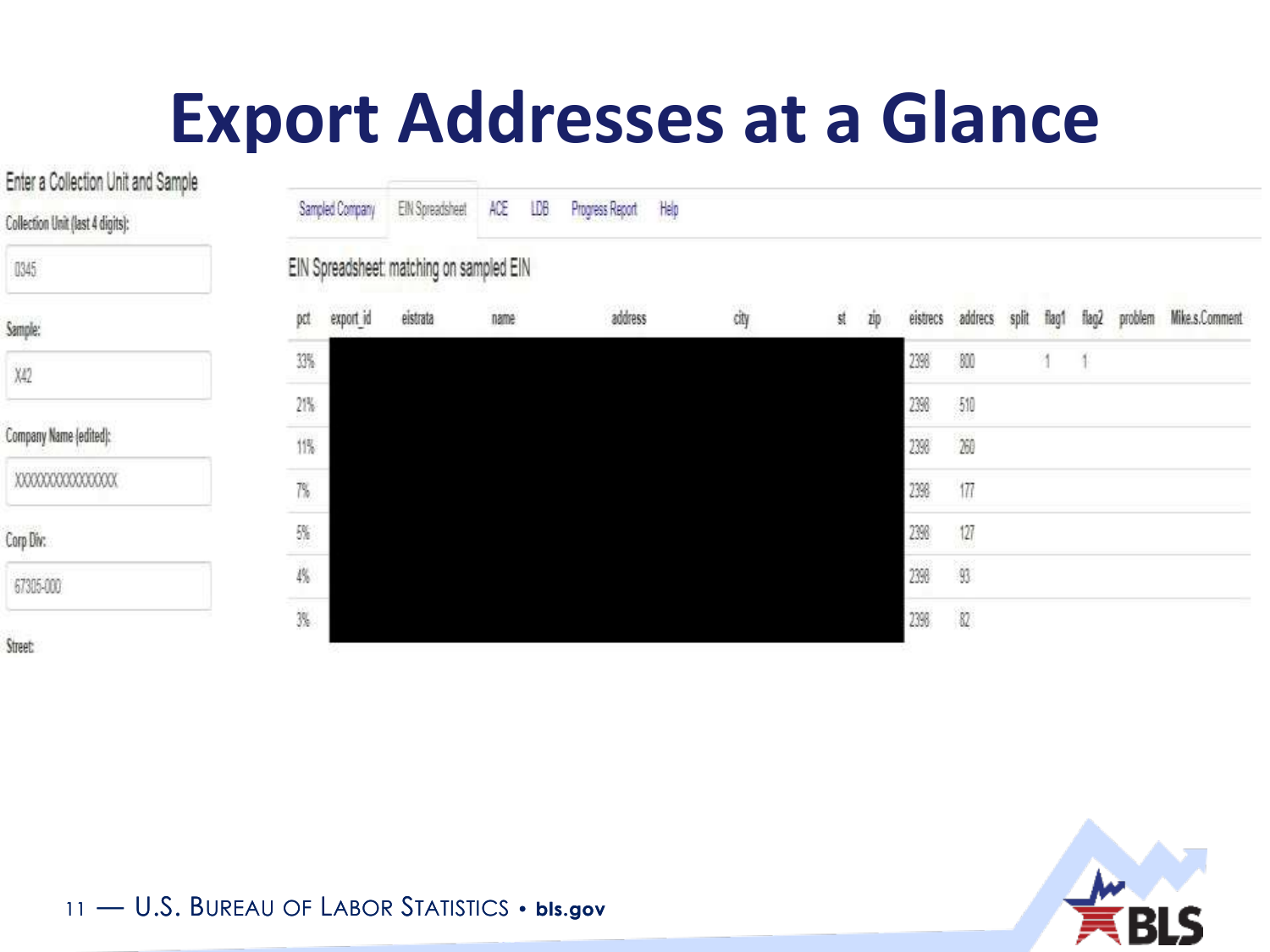### **Benefits of Automation**

- 80-100 hours per sample of time savings
	- ▶ Much less clicking
	- ▶ Better and more thorough sample review
	- More time to review more problematic collection units

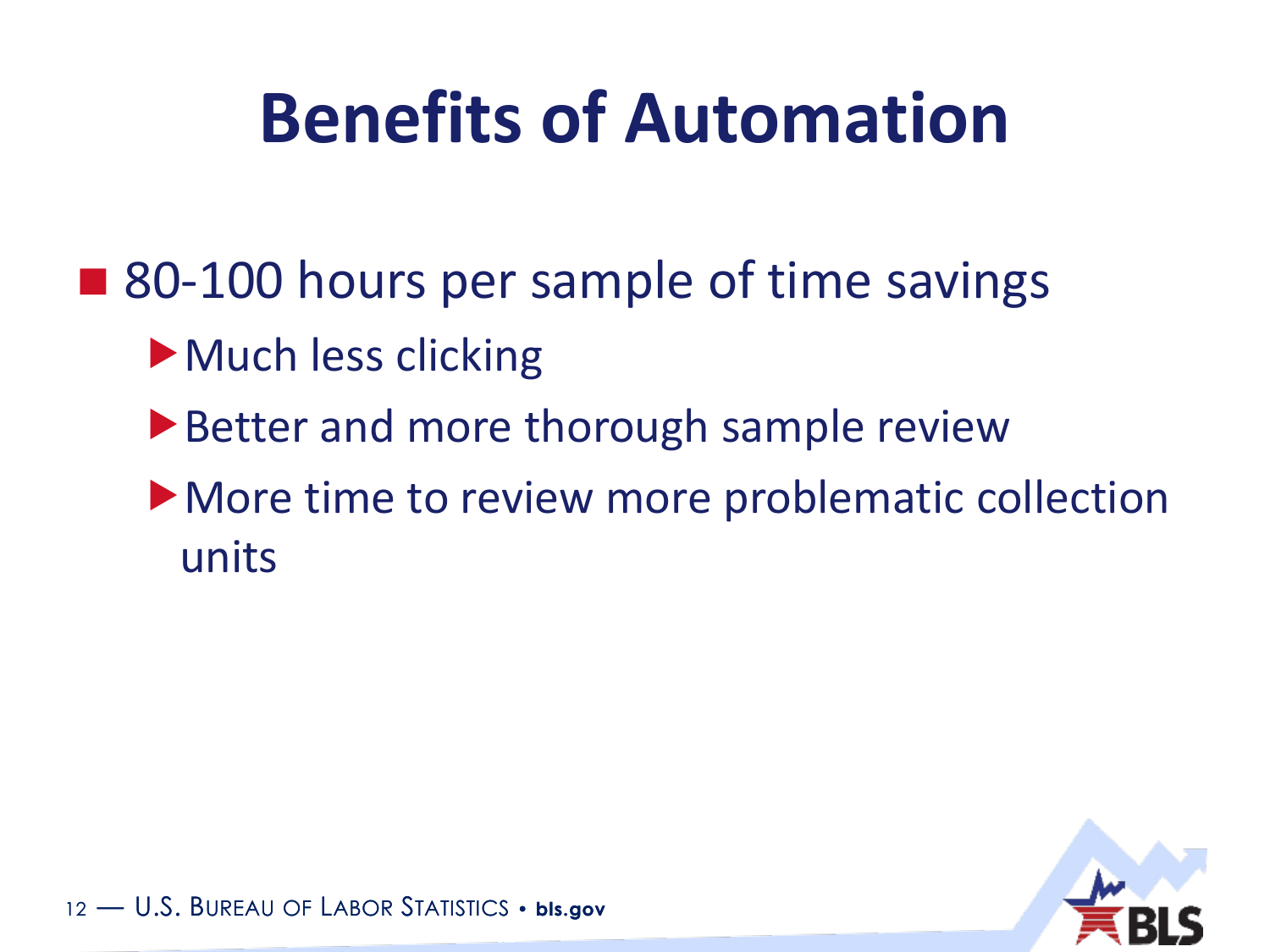### **Sample Refinement Automation**

■ Ara Khatchadourian: [khatchadourian.ara@bls.gov](mailto:khatchadourian.ara@bls.gov)

Rob Sutton: [sutton.robert@bls.gov](mailto:sutton.robert@bls.gov)

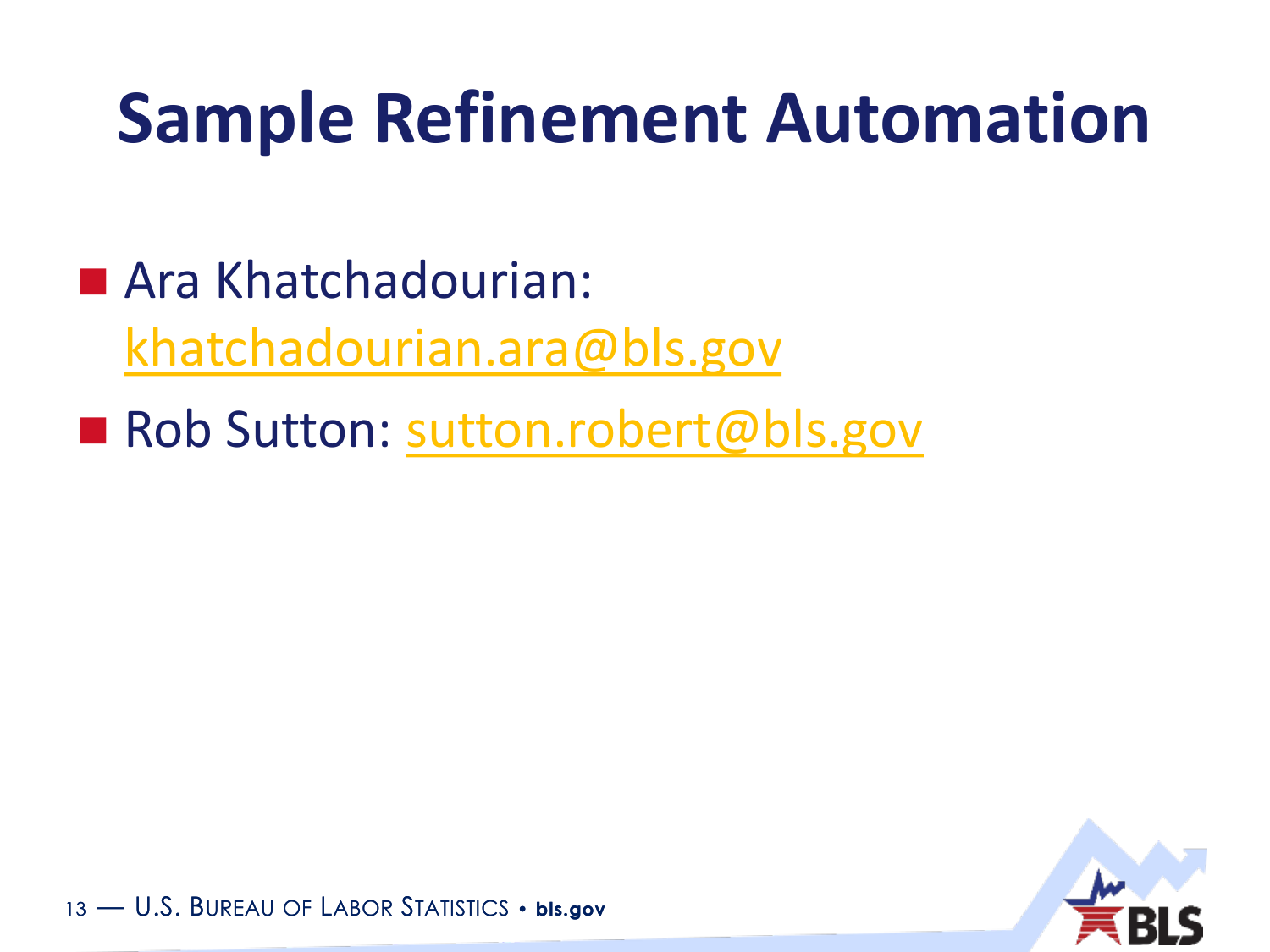## **Industrial Prices Visualization Dashboard**

PPI Visualization Dashboard 3.02 亜



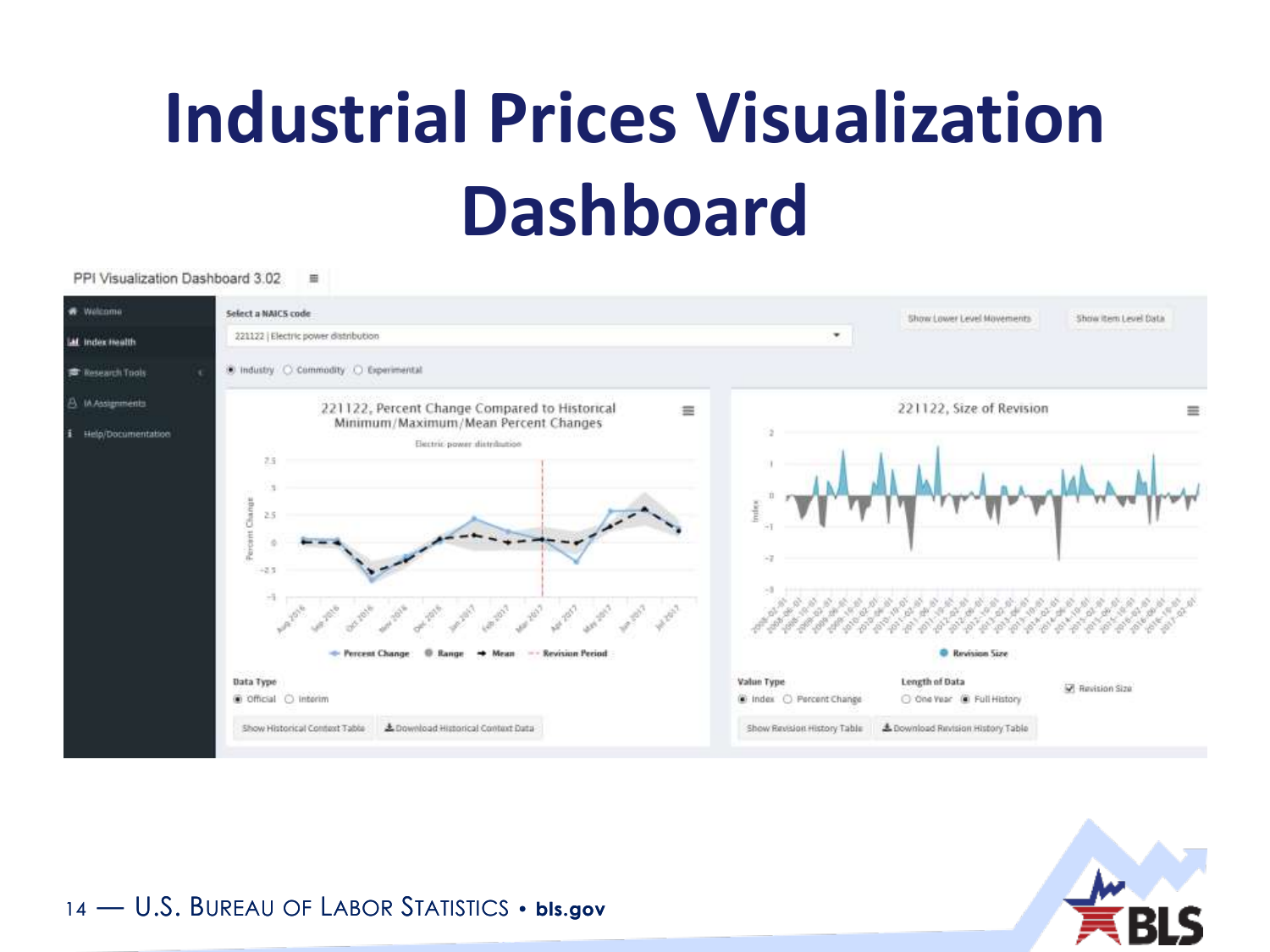### **Index Comparisons**

| Index Comparison                                        |                              |                                                  |                                             |
|---------------------------------------------------------|------------------------------|--------------------------------------------------|---------------------------------------------|
| Select one or more hutcotry Codes (Net Trees)           |                              | Select mee or more Commodby (NSA)                | Select one or more Commodby (SA)            |
| 125411 (Phormaceutical proporation<br>menutecturing     |                              |                                                  |                                             |
| Select use or more brasertil aport NAKS                 |                              | Select une or more CPI Index Codes               | Select use or more Experimental Index Cedes |
| EU/ZX294   Pharmaceutical and medicine<br>manufacturing |                              |                                                  |                                             |
| EIUNIZS4   Pharmaceutical and medicine<br>minutedumi    |                              |                                                  |                                             |
| Your See downer poler tak for PP unit eithertrare       |                              |                                                  |                                             |
| Select an Output Type                                   | [1] Show Unemalityment Rate: | <b>Show/Hide Graph Options:</b><br>Scheen        |                                             |
| E Inter<br>C Percen Ounge<br>C 12 North Percent Clunge  | S Stow Office in Legend      |                                                  |                                             |
| Joan - 6n 170 fr fr -                                   |                              | Comparison of PPI and IPP Pharmaceutical Indexes | $\equiv$<br>From Jan 1, 2018 To Jul 1, 2517 |
|                                                         |                              |                                                  |                                             |
| 1941                                                    |                              |                                                  |                                             |
| 140                                                     |                              |                                                  |                                             |
| $+10$                                                   |                              |                                                  |                                             |
| ž.<br>TPE                                               |                              |                                                  |                                             |
| 116                                                     |                              |                                                  |                                             |
| <b>TOO</b>                                              |                              |                                                  |                                             |
| 84                                                      |                              |                                                  |                                             |
|                                                         |                              |                                                  |                                             |
|                                                         |                              |                                                  |                                             |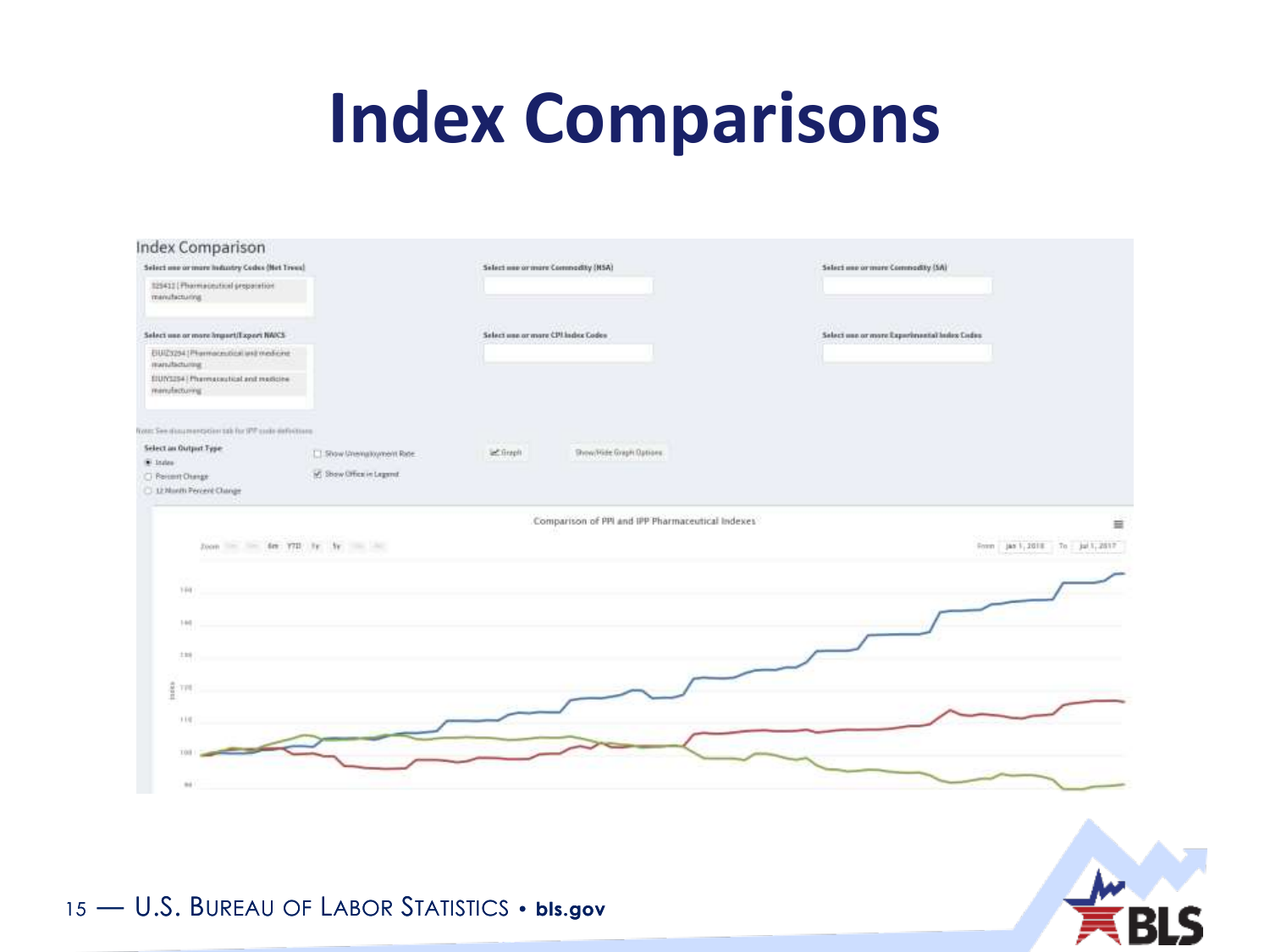### **Index Review and Revision**

95% Confidence Intervals of 221122 | Electric power distribution



EMBARGOED DATA - NOT FOR PUBLIC RELEASE

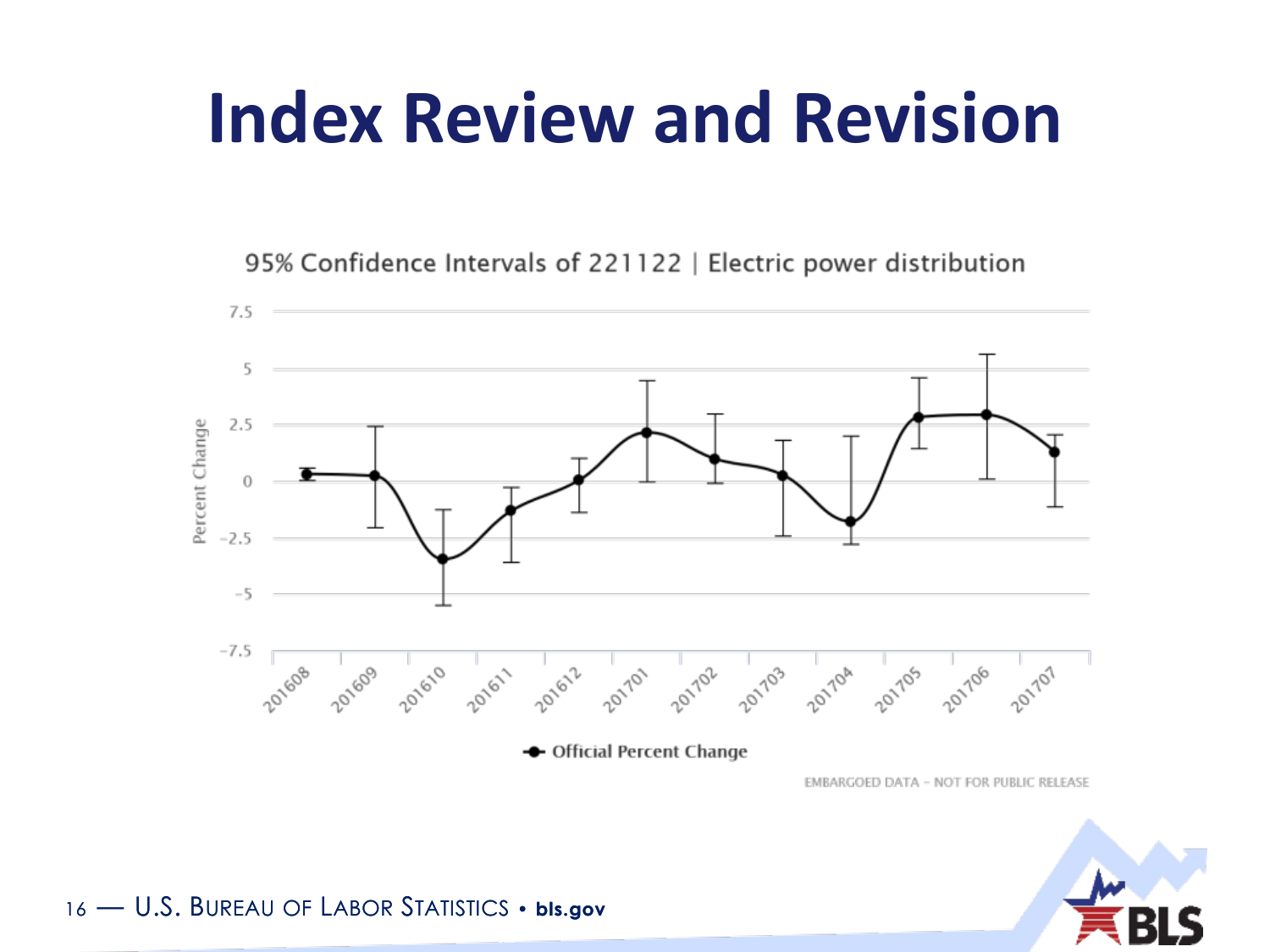### **Visualization Dashboard**

Neil Wagner: [wagner.neil@bls.gov](mailto:wagner.neil@bls.gov) ■ Steve York: [york.stephen@bls.gov](mailto:york.stephen@bls.gov)

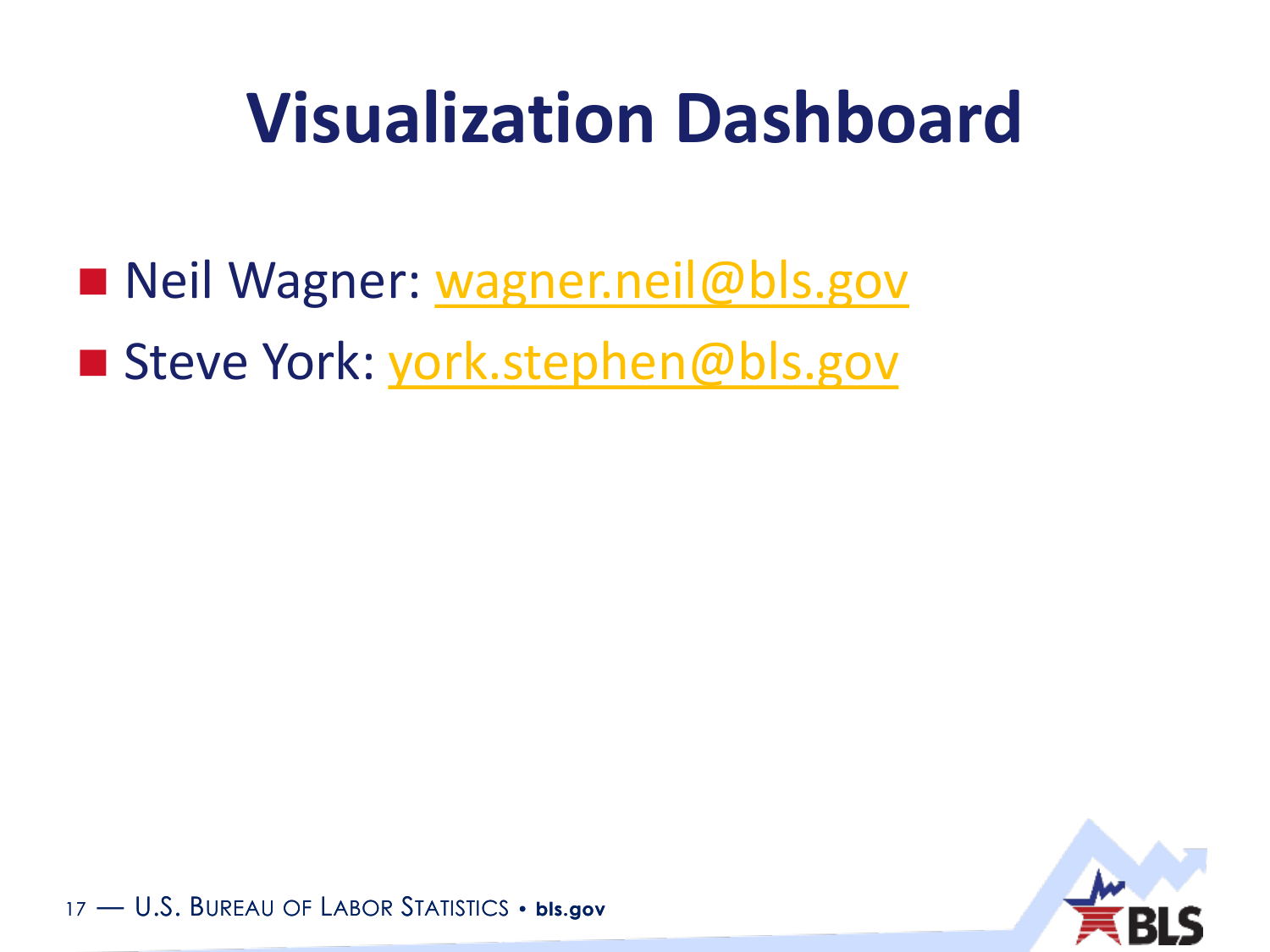

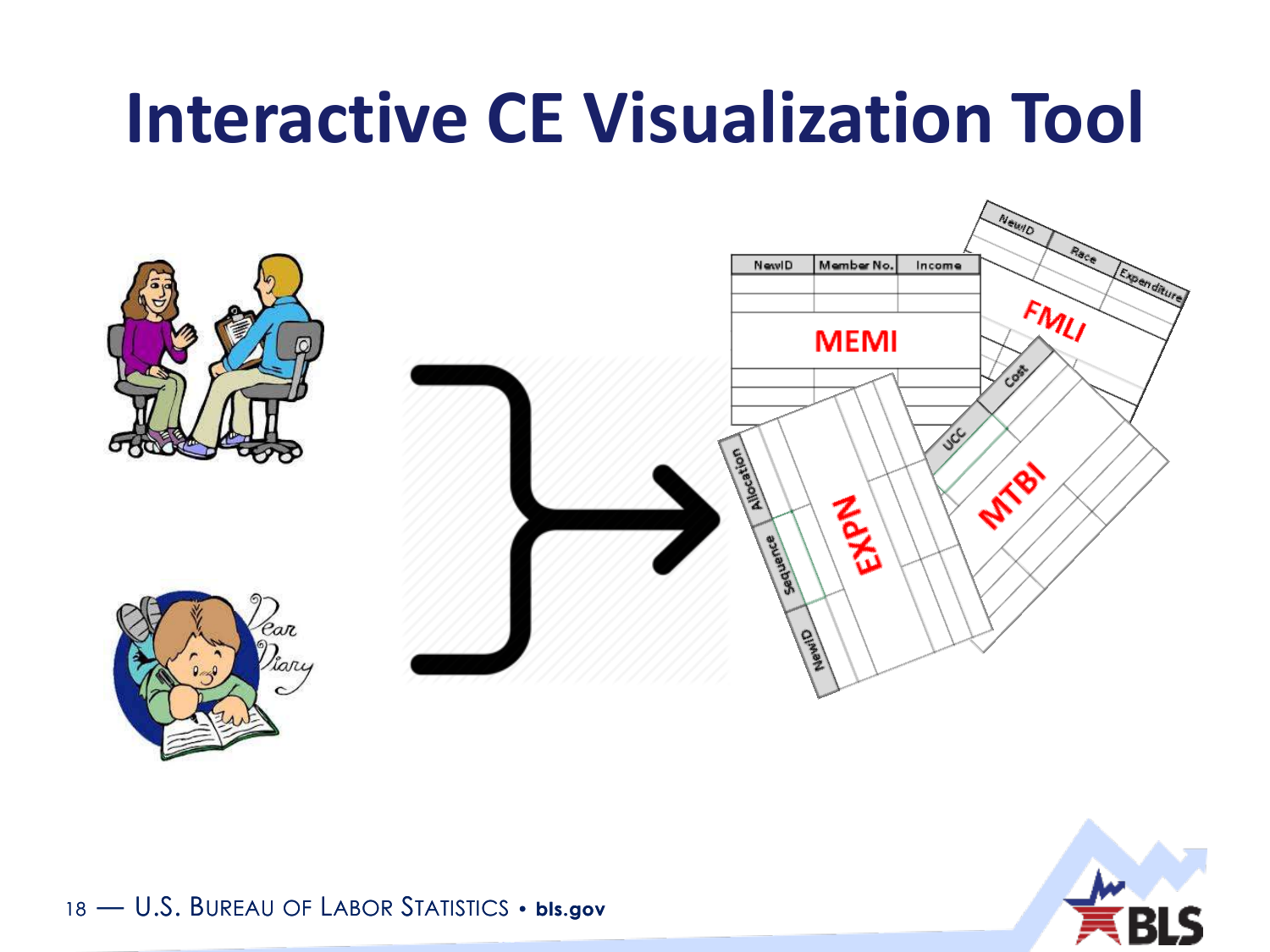## **CE Public-Use Microdata (PUMD)**

- **Public-Use Microdata** 
	- Family-level characteristics
	- Expenditures by Universal Classification Code (UCC)
	- Member-level characteristics
	- Expenditures and their characteristics by type of expenditure (EXPN… > 50 files each year!)
	- And more!

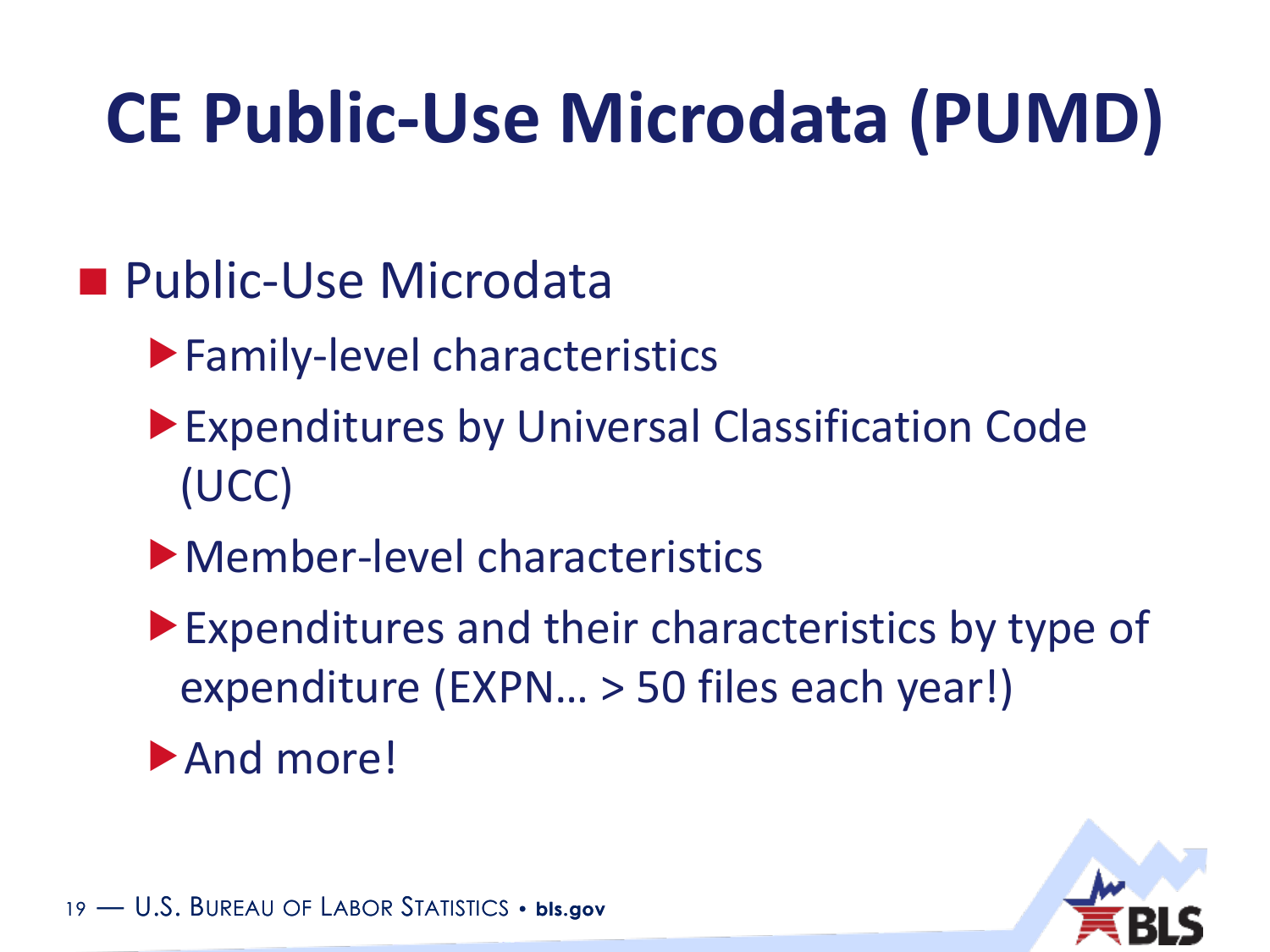### **Files Required for Analysis**

### Family Characteristics File (34,177 Observations)

|     | newid              |           | cutenure fam size finlut21 ref race |                                     | region         | finebtxm                               | high_edu                                  |
|-----|--------------------|-----------|-------------------------------------|-------------------------------------|----------------|----------------------------------------|-------------------------------------------|
| 1   | 02792005 Owner     | ĩ         |                                     | 16991 669 Black or African American | South          | Second 20 Percent                      | High School Graduate                      |
|     | 2 02792065 Renter  | ı         | 14256.350 White                     |                                     | West           | Third 20 Percent                       | Some Callege ar Assai                     |
|     | 3 02792075 Renter  | 3         | 16964.0B4 White                     |                                     | South          | Second 20 Percent                      | Some College or Assor                     |
| 4   | 02792095 Owner     | ĩ.        | 21831.304 White                     |                                     | South          | Third 20 Percent                       | Less than High school                     |
|     | 5 02792115 Renter  | 4         | 18482 501 Asian                     |                                     | Northeast      | Third 20 Percent                       | Bachelor's Degree                         |
| 6   | 02792125 Renter    | 3         | 14680.459 White                     |                                     |                | Northeast Lowest 20 Percent            | Some College or Assor                     |
|     | 7 02792155 Owner   | ĩ         | 6143.497 Asian                      |                                     | West           | Fourth 20 Percent                      | Post-graduate Degree                      |
|     | 02792225 Owner     | ı         | 13793790 White                      |                                     | South          | Lowest 20 Percent                      | Some Callege or Assor                     |
| 9   | 02792245 Renter    | 4         | 18926.631 White                     |                                     | West           | Third 20 Percent                       | Some Callege or Assor                     |
| 10  | 02792265 Renter    | 2         | 15954.534 Asian                     |                                     | West           | Second 20 Percent                      | High School Graduate                      |
| 11  | 02792275 Owner     | 2         | 10781.501                           | Black or African American           | South          | Third 20 Percent                       | Bachelor's Degree                         |
|     | 12 02792295 Renter | 2         | 17750.726 Asian                     |                                     | South          | Fourth 20 Percent                      | Bachelor's Degree                         |
|     | 13 02792335 Owner  | 5 or More | 18636.435 White                     |                                     | South          | Second 20 Percent                      | Less than High school                     |
|     | 14 02792385 Renter | ı.        |                                     | 17653.513 Black or African American | South          | Fourth 20 Percent                      | Some Callege ar Assar                     |
| 15  | 02792415 Owner     | 2         | 18687.147 White                     |                                     | Northeast      | Third 20 Percent                       | Some Callege or Assor                     |
| 16  | 02792435 Owner     | ĩ         | 6171.729 Asian                      |                                     | West           | Third 20 Percent                       | Bachelor's Degree                         |
| 17. | 02792455 Renter    | ı         | 12064.521 White                     |                                     | Northeast      | Lowest 20 Percent                      | High School Graduate                      |
| 18  | 02792525 Owner     | 2         | 18976.791 Asian                     |                                     | West           |                                        | Highest 20 Percent   Post-graduate Degree |
|     | 19 02792585 Renter | 5 or More |                                     | 23060.929 Black or African American | <b>Midwest</b> | Third 20 Percent                       | Some Callege or Assor                     |
| 20  | 02792595 Owner     | 3         | 19092.108 Asian                     |                                     | West           | Highest 20 Percent   Bachelor's Degree |                                           |

### Expenditures File (1,720,755 Observations)

|    | $newid \quad \hat{=}$ | ref mo <sup>-</sup> | $\hat{\div}$<br>ucc | ÷<br>cost |
|----|-----------------------|---------------------|---------------------|-----------|
| 1  | 02792065              | O1                  | 210110              | 650,0000  |
| 2  | 02792075              | 01                  | 210110              | 258.3333  |
| 3  | 02792115              | 01                  | 210110              | 1370.0000 |
| 4  | 02792125              | O1                  | 210110              | 426,0000  |
| 5  | 02792245              | 01                  | 210110              | 3189.0000 |
| 6  | 02792265              | O1                  | 210110              | 380.0000  |
| 7  | 02792295              | 01                  | 210110              | 918.3333  |
| 8  | 02792385              | 01                  | 210110              | 675,0000  |
| 9  | 02792455              | 01                  | 210110              | 850,0000  |
| 10 | 02792585              | 01                  | 210110              | 1500.0000 |
| 11 | 02792815              | 01                  | 210110              | 880,0000  |
| 12 | 02793085              | 01                  | 210110              | 1050.0000 |
| 13 | 02793345              | 01                  | 210110              | 850.0000  |
| 14 | 02793355              | 01                  | 210110              | 816,0000  |
| 15 | 02793455              | O1                  | 210110              | 419.0000  |
| 16 | 02793525              | 01                  | 210110              | 146.0000  |
| 17 | 02793645              | 01                  | 210110              | 475.0000  |
| 18 | 02793775              | 01                  | 210110              | 800.0000  |
| 19 | 02793805              | 01                  | 210110              | 860.0000  |
| 20 | 02793815              | 01                  | 210110              | 800.0000  |
| 21 | 02794175              | 01                  | 210110              | 196.0000  |

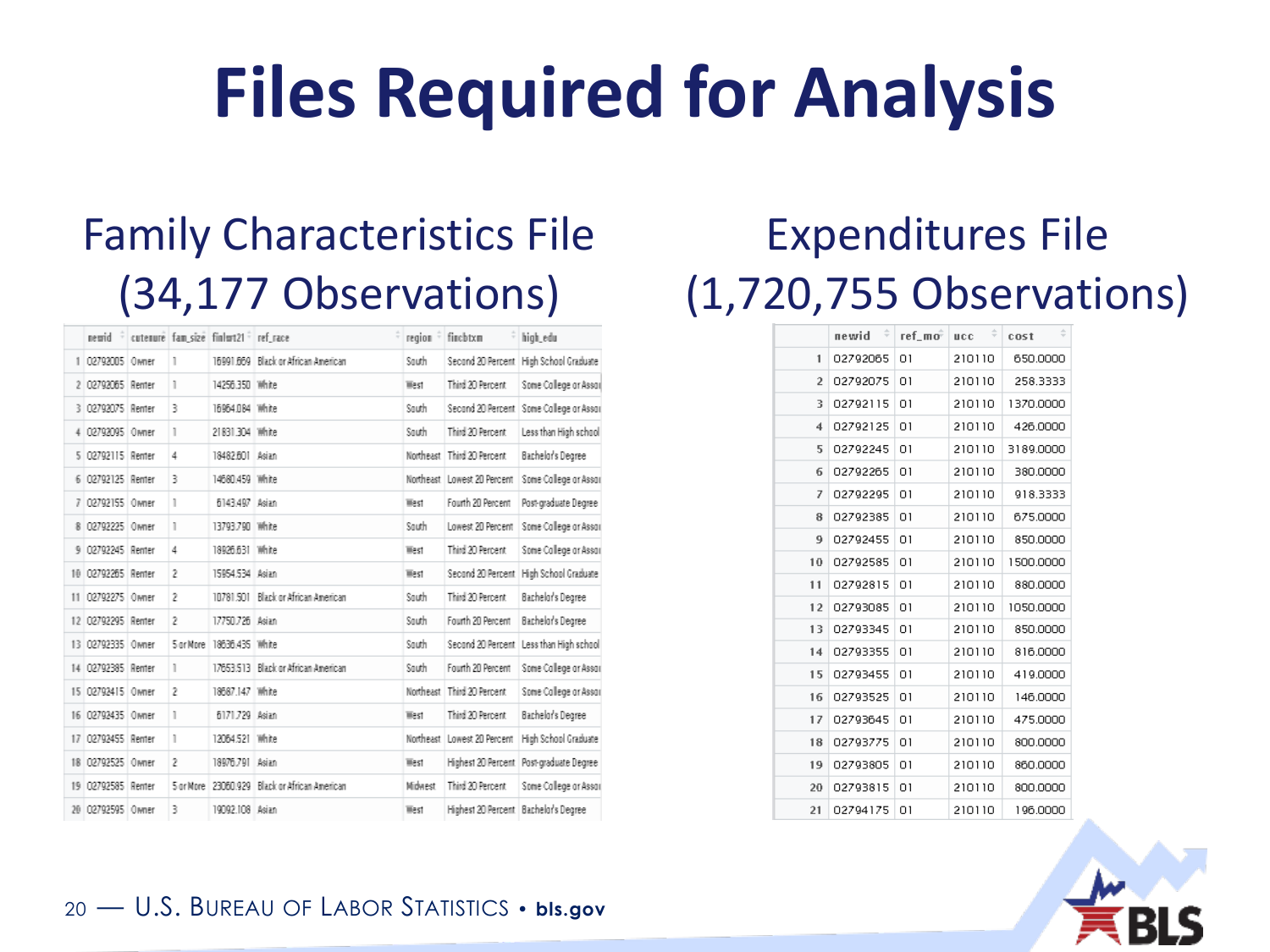### **Required Resources / Skills**

```
136 +137 +Compute Annual Mean Estimates
138 +140141 # Merge Interview CU weights and expenditures
142 int df <- left join(
143 -fmli,
144expend %>% filter(ucc %in% getUCCs(expenditure, stub)) %>%
145
           group by (newid) \gg\ summarise (cost = sum(cost)),
146
        by = "newid"
147 8>8148
        mutate_each_(
149
           funs(replace(., is.na(.), 0)),150
           vars = c("cost", paste0("wtree", str pad(1:44, 2, "left", 0)))151 -152
153 # Compute an Interview annual mean estimate
154 int_gm <- int_df %>%
155mutate(wt cost = cost * finlwt21) 8>8156
        summarise(
157
           grand mean = sum(wt cost, na.rm = TR|JE) / sum(calwt)
158
      ) %>% unlist() %>% unname()
159
160 # Merge Diary CU weights and expenditures
161 dia df <- left join(
162
        fmld,
163
        expend %>% filter(ucc %in% getUCCs(expenditure, stub)) %>%
164
           group_by(newid) \gg\ summarise(cost = sum(cost)),
165
        by = "newid"
166 ) 8>8167
        mutate_each_(
168
           funs(replace(., is.na(.), 0)),169
           vars = c("cost", paste0("wtree", str pad(1:44, 2, "left", 0)))170
        - 1
171
172 # Compute a Diary annual mean estimate
173 diagm <- diagf \approx \approx174mutate(wt\_cost = cost * finlwt21) %>%
175
        summarise(grand_mean = sum(wt_cost, na.rm = TRUE) / sum(popwt)) %>%
176
       unlist() %>% unname()
```
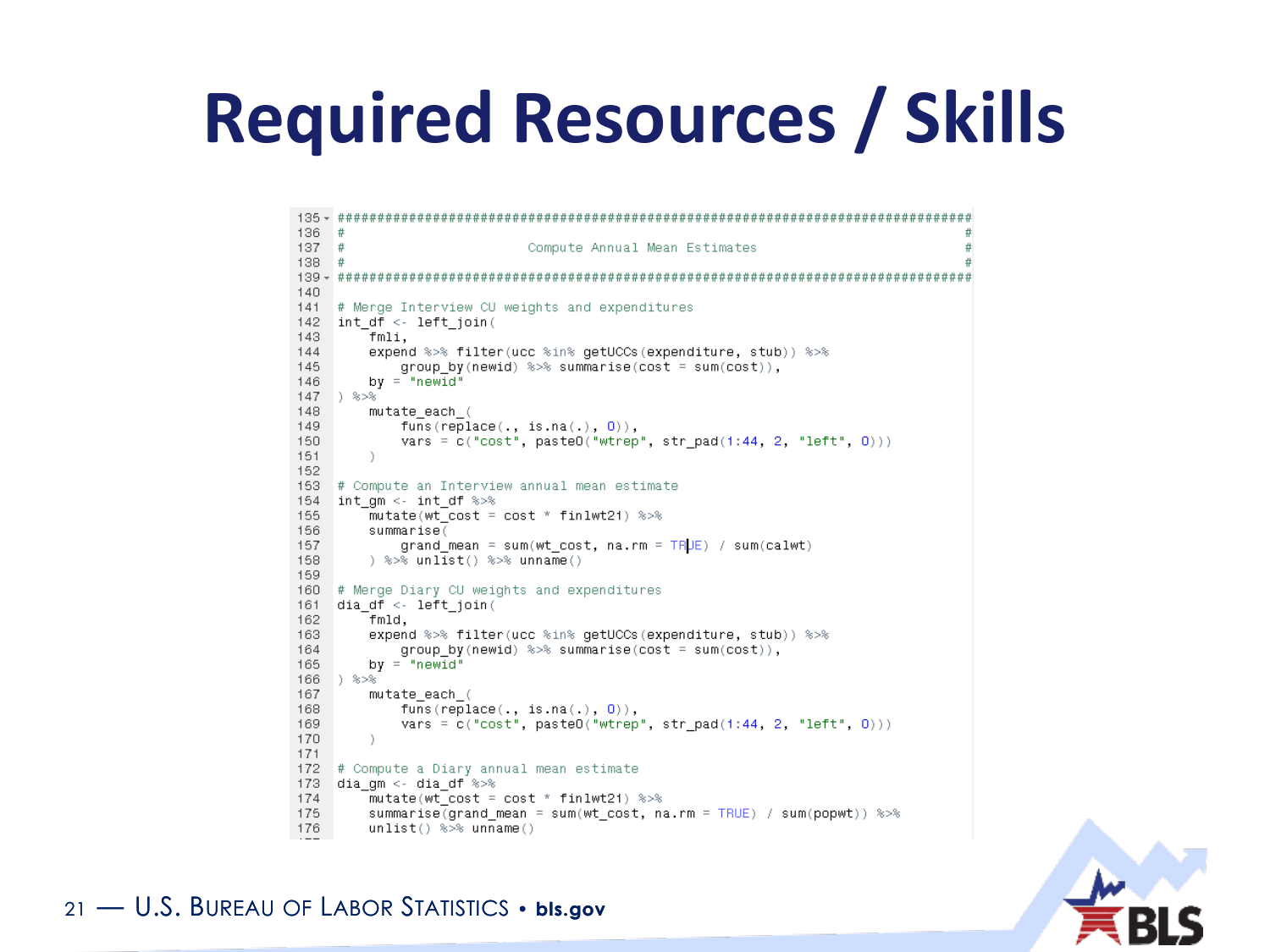

CE Visualization Introduction **Methods** 

### Introduction: Comparisons of reported expenditures

The Consumer Expenditure Survey (CE) program consists of two surveys, the Interview and D expenditures, income, and consumer unit (families and single consumers) characteristics. The sur U.S. consumer units (CUs), which we also refer to as households or families.

This application is intended to provide the user an introduction to CE data through an interactive i accompanying table showing comparisons of expenditures between a selected subsample of the C

Click on the CE Visualization tab above to use the application

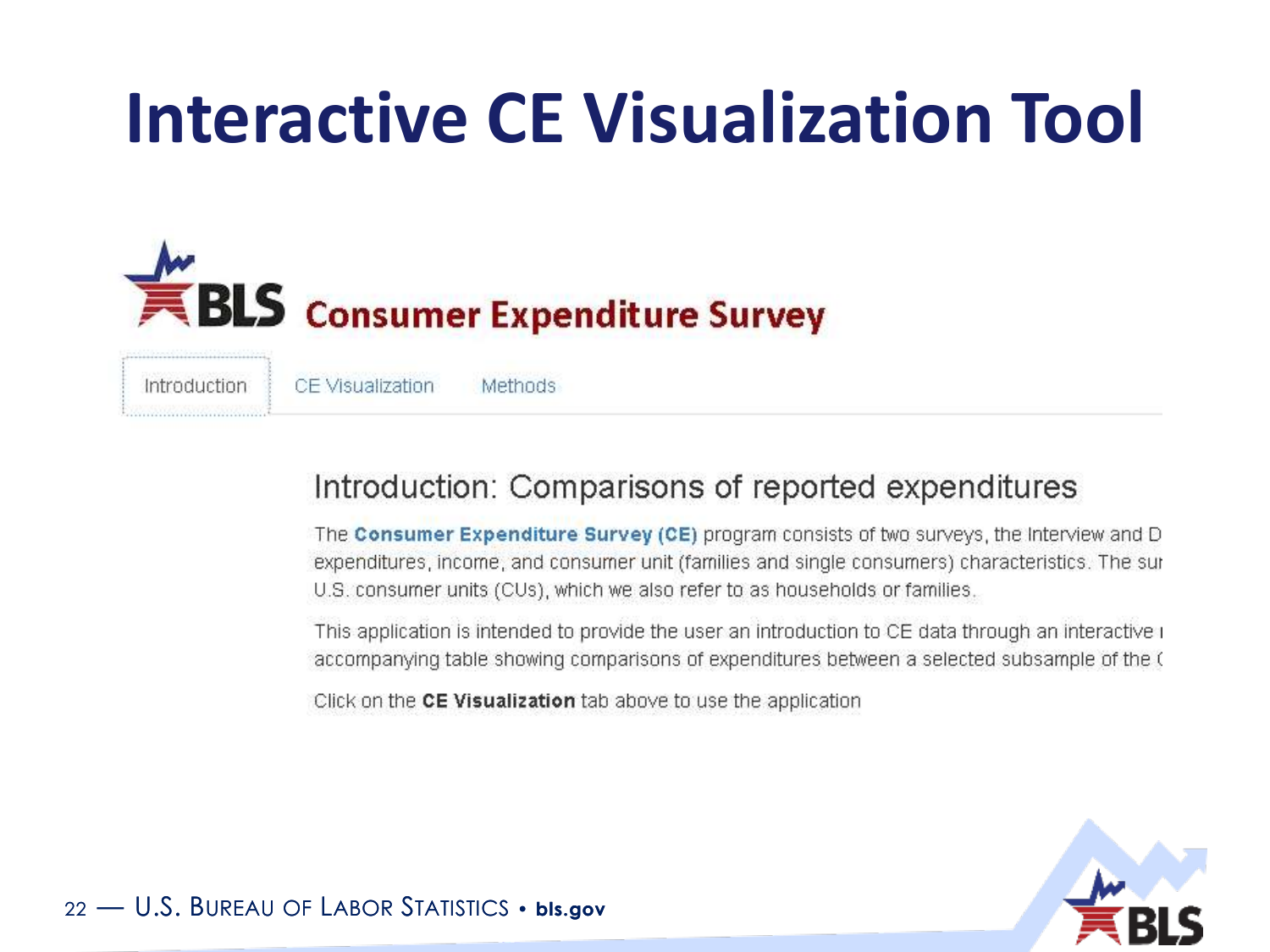| Demographic Categories<br>Di Region                        | Subcategories                | ŋ | 5<br>Options<br>The more periodent scales. |
|------------------------------------------------------------|------------------------------|---|--------------------------------------------|
| Number of people in CU                                     | Region                       |   |                                            |
| Hone Owner / Renter                                        | Midwest                      |   | A Download Table                           |
| V CU income range<br>Highest level of education in the CU. | CU income rage               |   |                                            |
| (y) Race of the reference person                           | Lowest 20 Fercent            | ۰ | Number of households in your sampl         |
|                                                            | Race of the reference person |   | 28                                         |
|                                                            | Asian                        | ٠ |                                            |



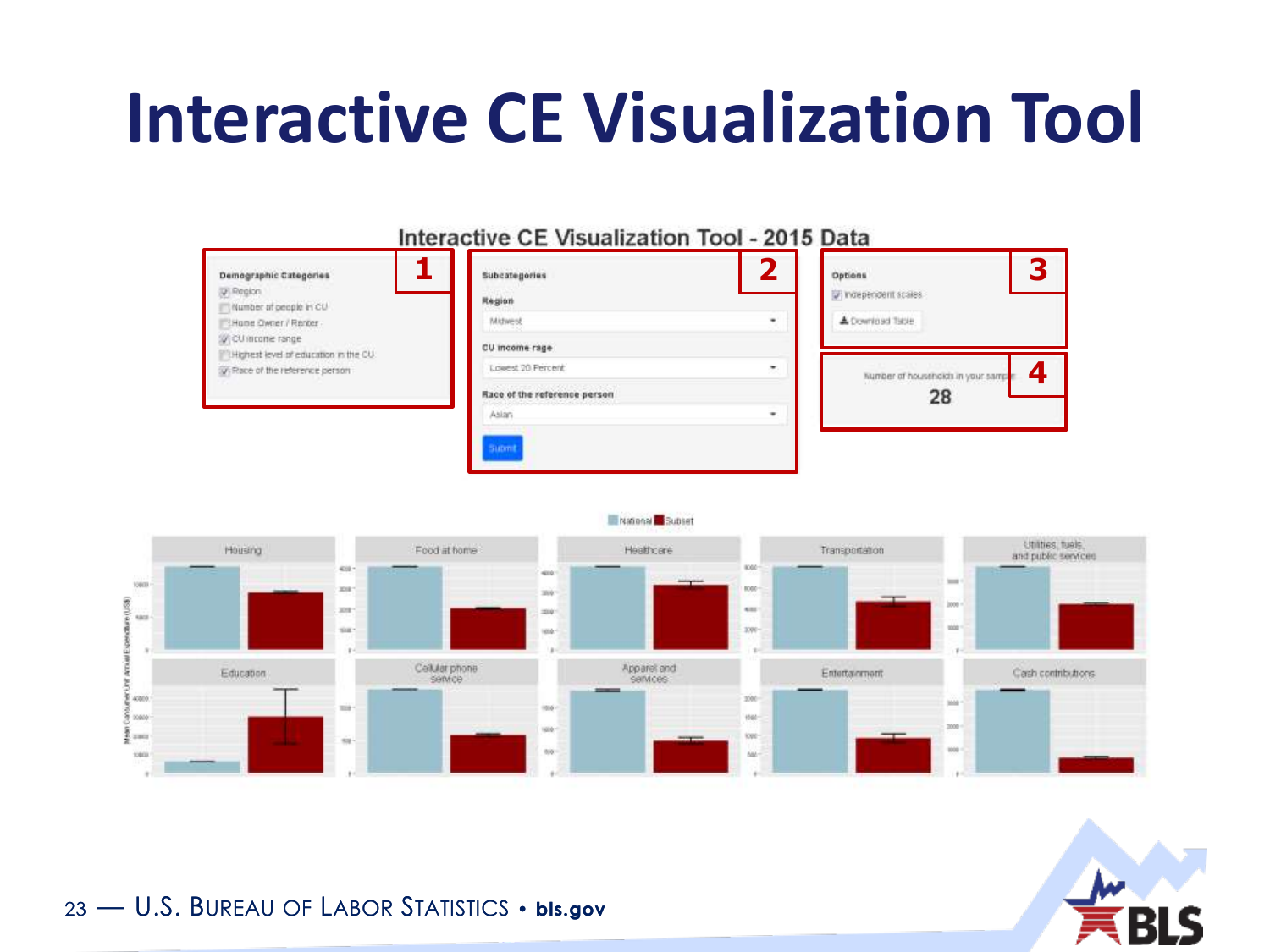

- Region
	- Number of people in CU
- Home Owner / Renter
- | CU income range
	- Highest level of education in the CU
- 
- $\overline{\mathcal{A}}$  Race of the reference person



1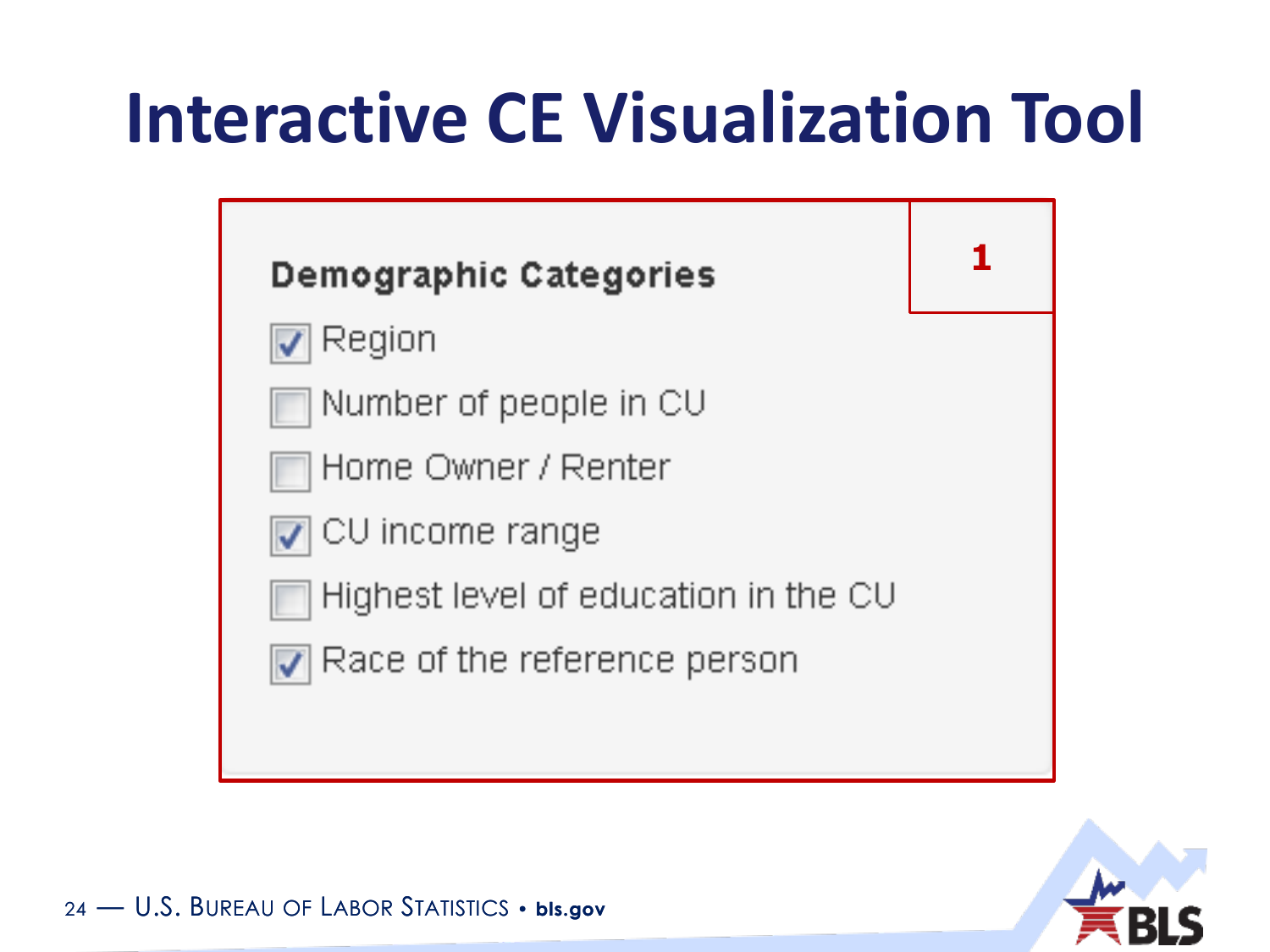| <b>Subcategories</b>                      |  |
|-------------------------------------------|--|
| Region                                    |  |
| Midwest                                   |  |
| CU income rage                            |  |
| Lowest 20 Percent                         |  |
| Race of the reference person              |  |
| Asian                                     |  |
| White                                     |  |
| <b>Black or African American</b>          |  |
| American Indian or Alaskan Native         |  |
| Asian                                     |  |
| Native Hawaiian or Other Pacific Islander |  |
| Multi-race                                |  |

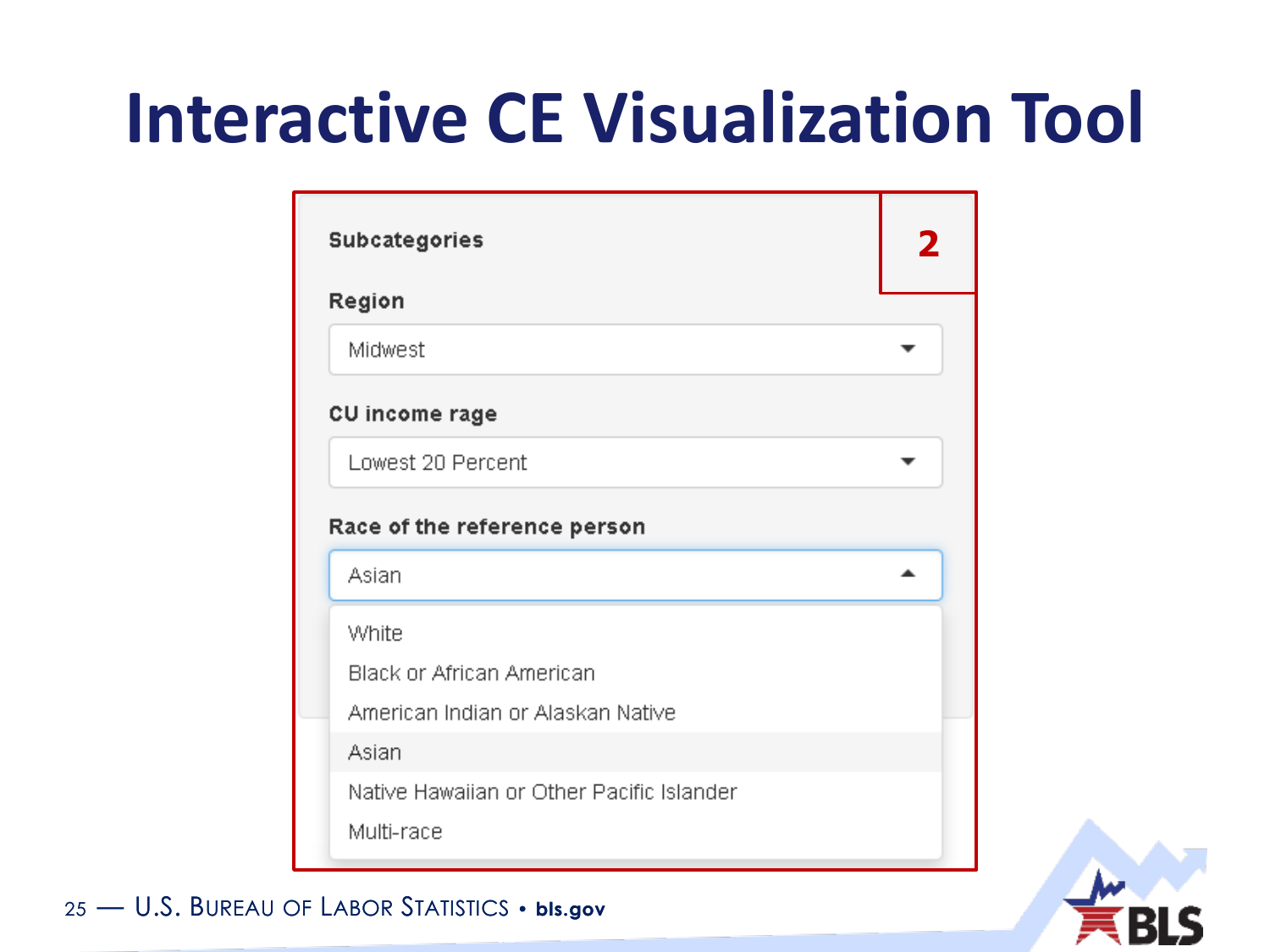

Number of households in your sample!





Δ.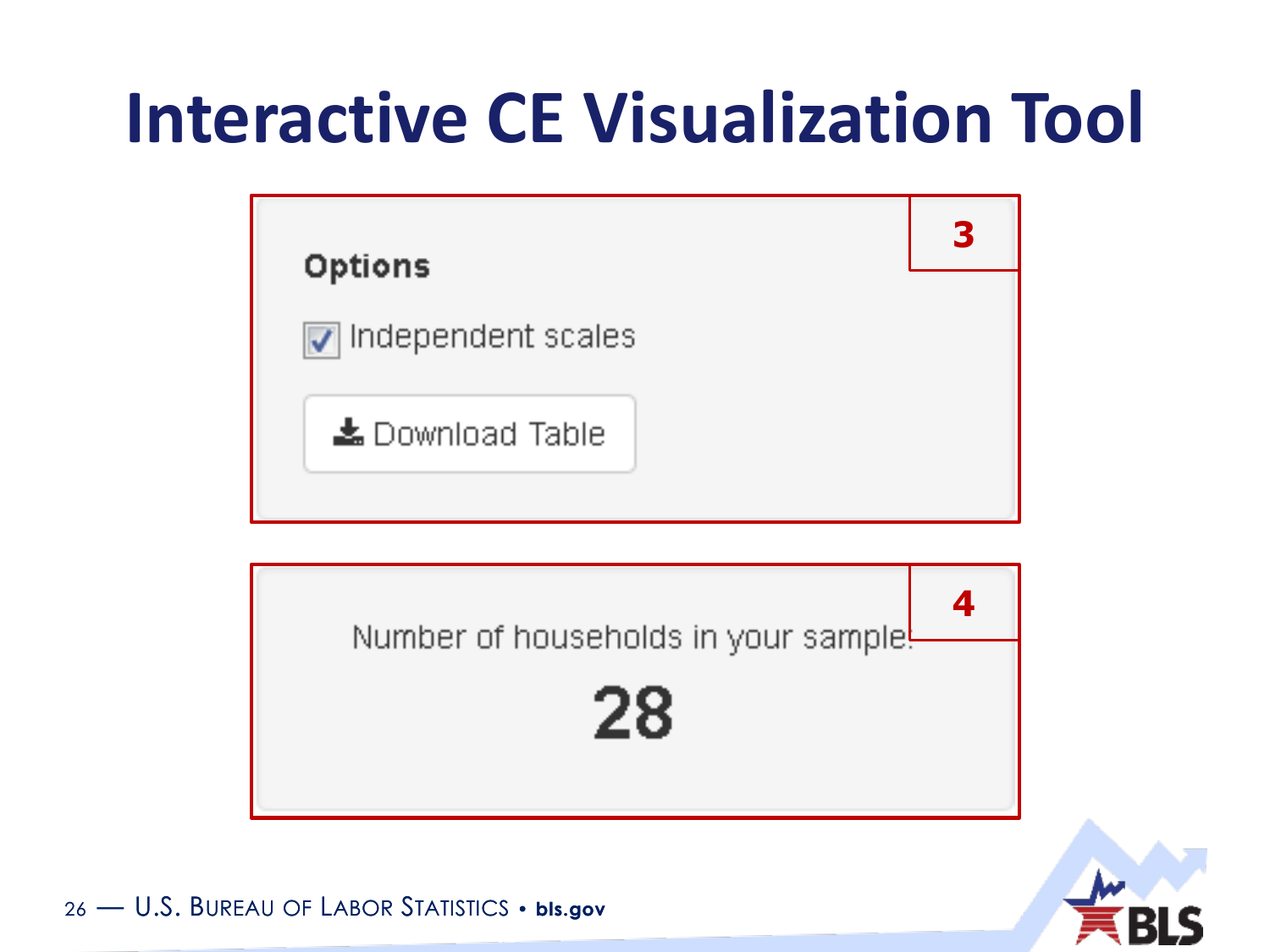

0.64

5870.69

6022.93

4024

27 — U.S. BUREAU OF LABOR STATISTICS • **bls.gov**

Education

National

5946.81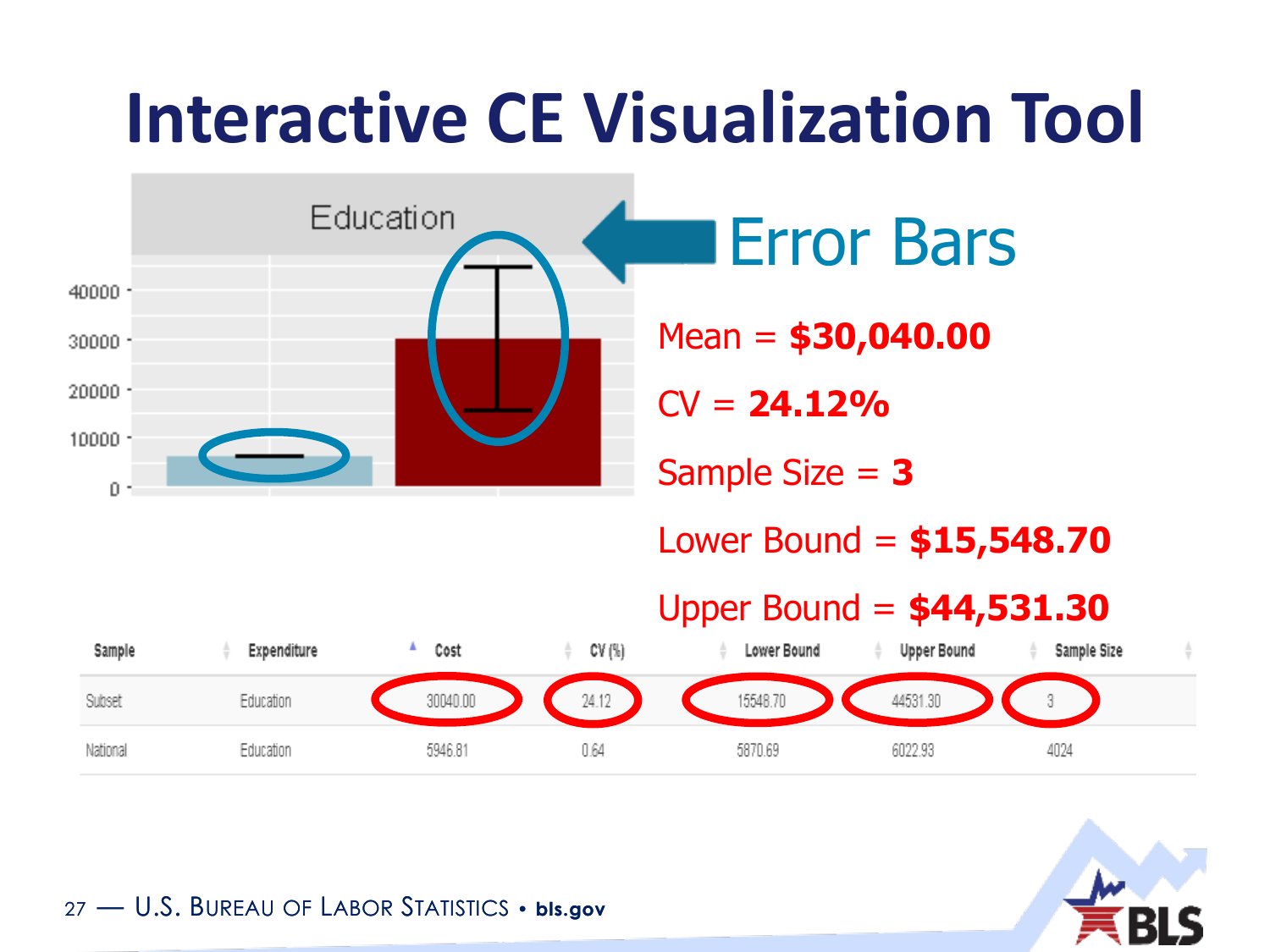### **Benefits to the user**

- Accessibility: The user can access the app for **free** as long as they have internet access on a device with a web browser
- Usability: The user operates only the clean, user-friendly UI to get data, results, and visualizations

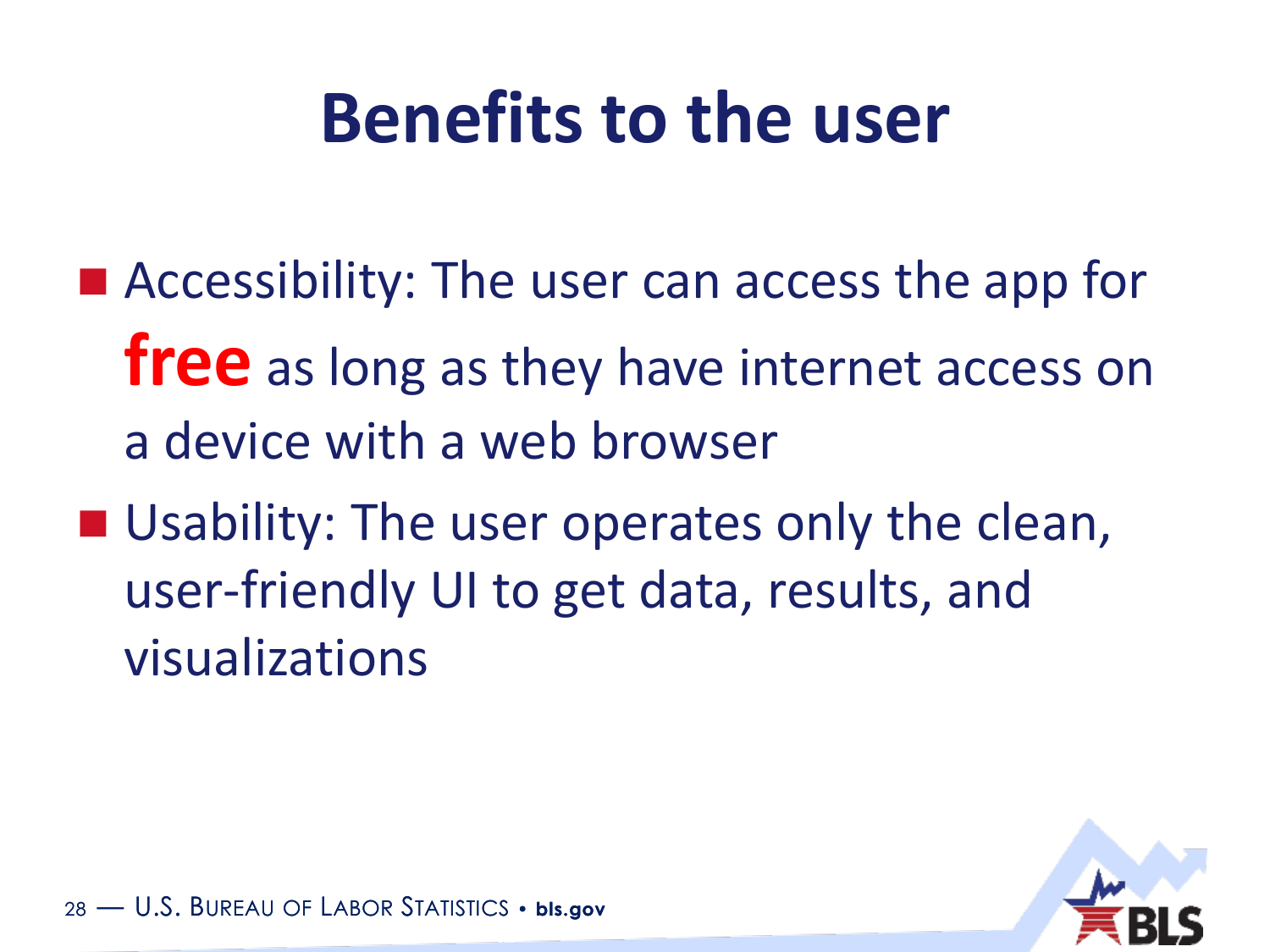Arcenis Rojas: [rojas.arcenis@bls.gov](mailto:rojas.arcenis@bls.gov)

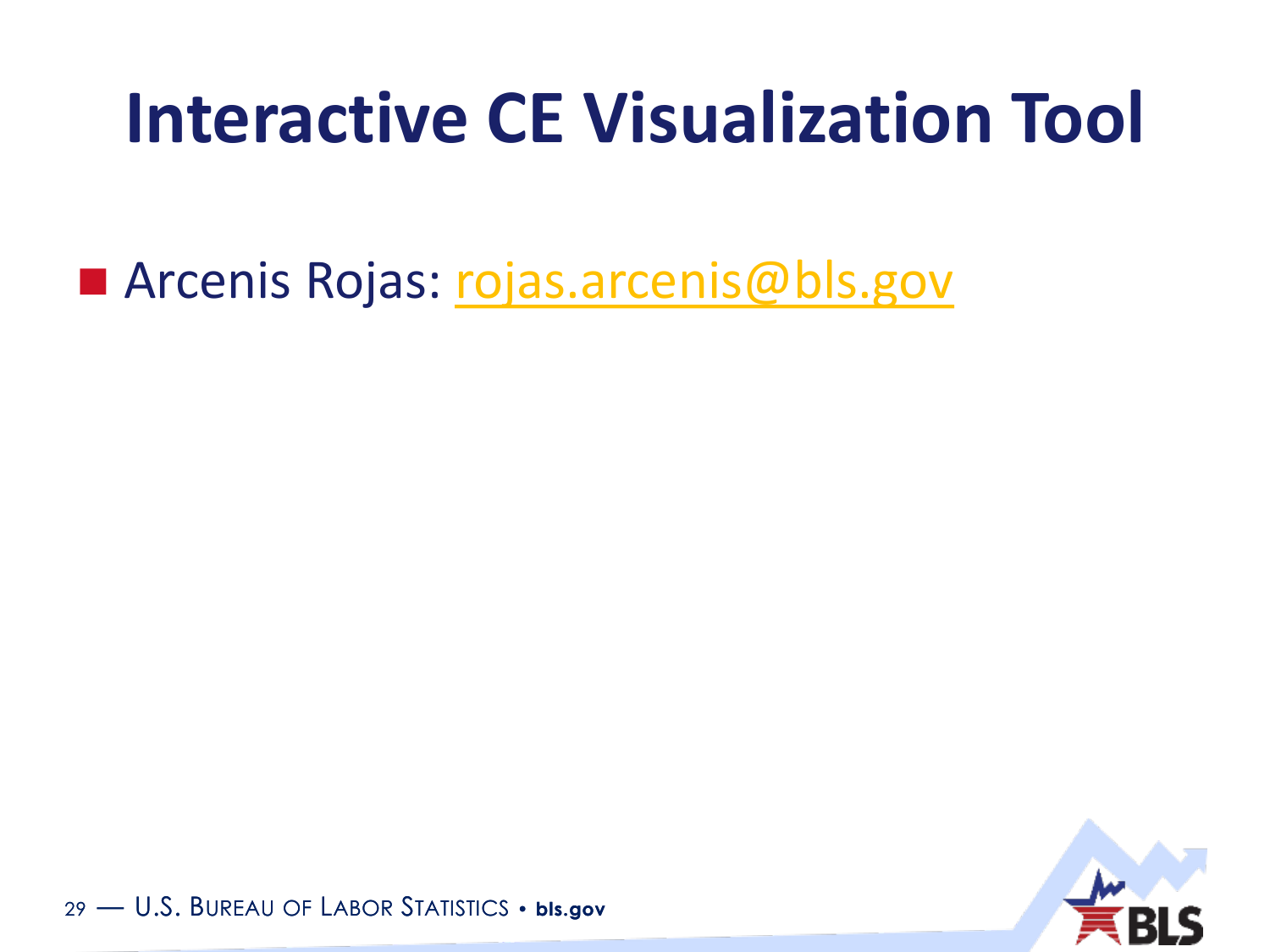### **Real-time Response Rate Tool**

- Office of Compensation and Working Conditions
- **Provide real-time response rates to field** offices
	- **Focus on problem collection areas**
	- **Improved sample representativity**

![](_page_29_Picture_5.jpeg)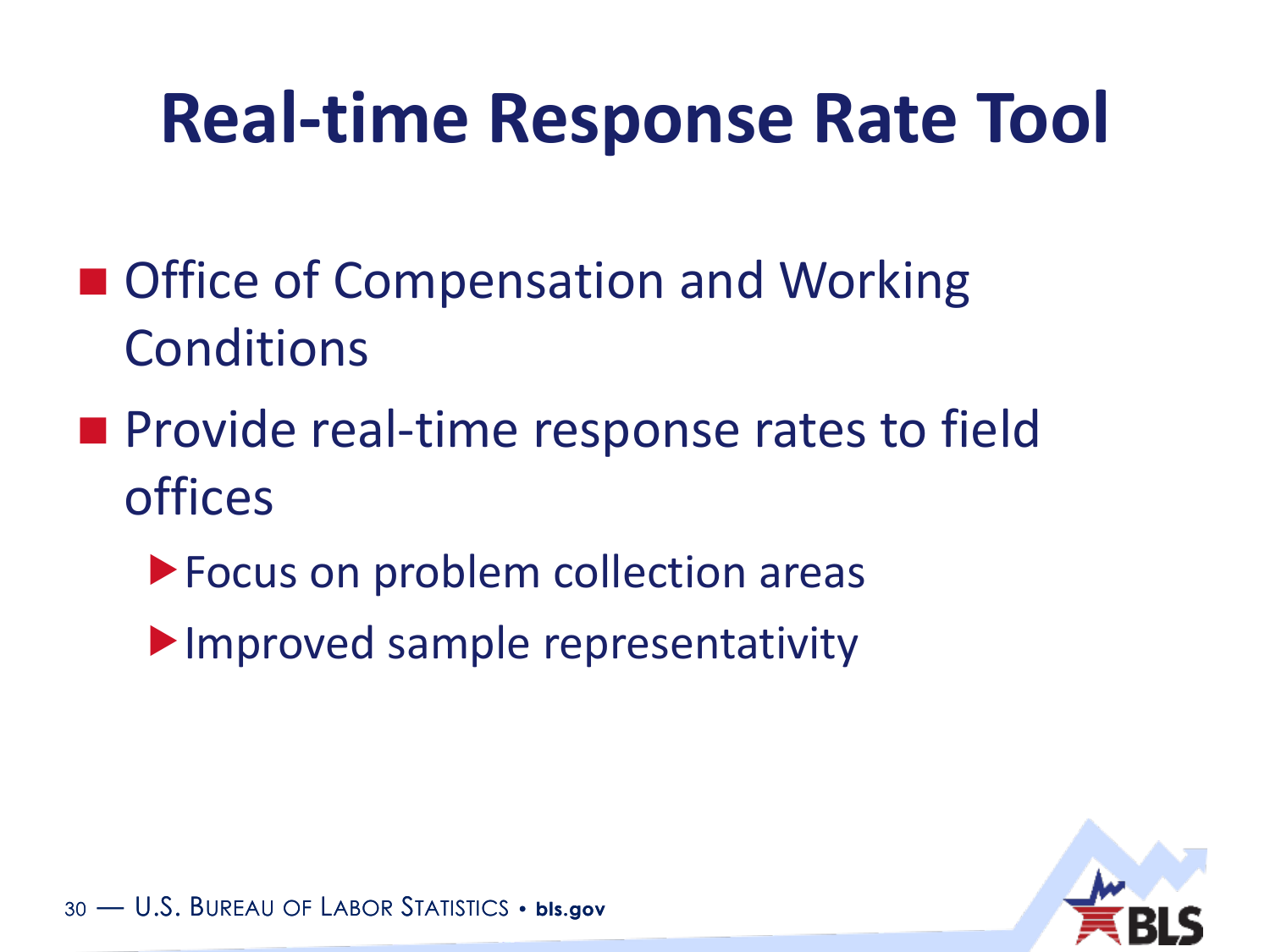### **Real-time Response Rate Tool**

![](_page_30_Figure_1.jpeg)

#### Response rates by region and/or establishment size

#### Detailed summaries for each region

![](_page_30_Figure_4.jpeg)

![](_page_30_Picture_5.jpeg)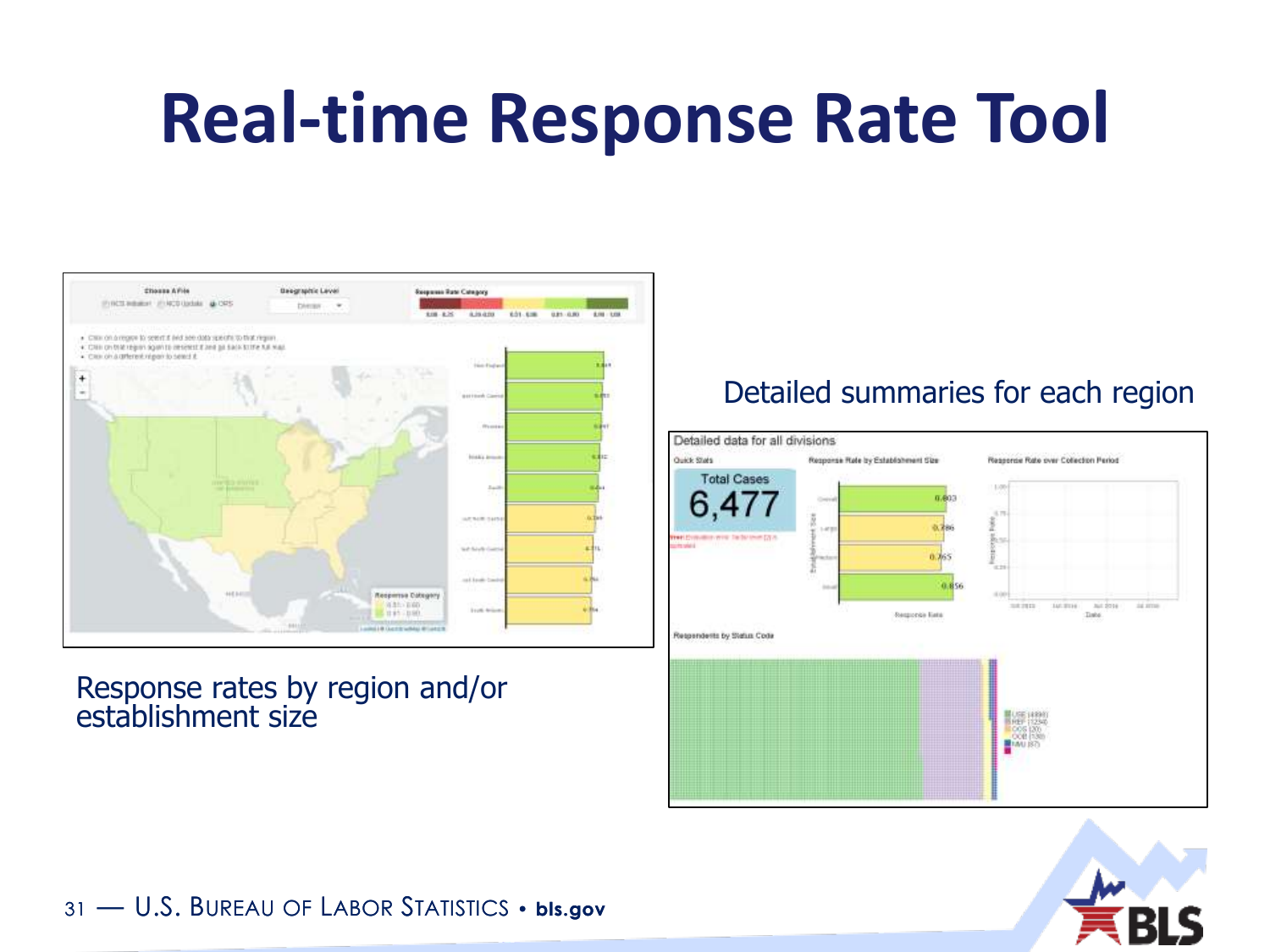### **Real-time Response Rate Tool**

- Brandon Kopp (OSMR): [kopp.brandon@bls.gov](mailto:kopp.brandon@bls.gov)
- Randall Powers (OSMR): [powers.randall@bls.gov](mailto:powers.randall@bls.gov)
- Arcenis Rojas (CE): [rojas.arcenis@bls.gov](mailto:rojas.arcenis@bls.gov)

![](_page_31_Picture_4.jpeg)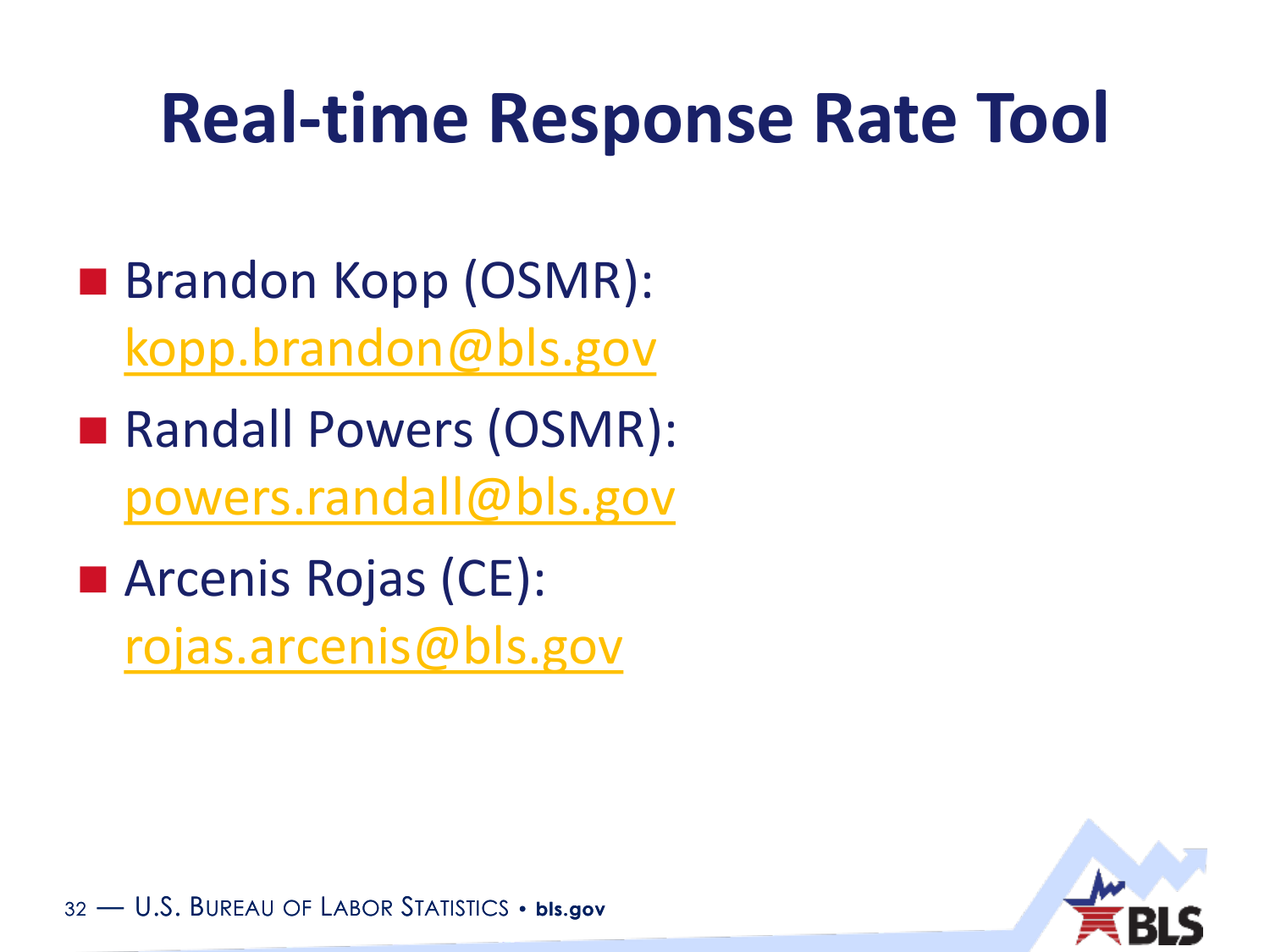## **Other Shiny Applications**

- Choropleth maps of unemployment data (OSMR)
- **Energy Information Administration analyzer** (PPI)
- Text analysis Shiny App (Survey Methods)

![](_page_32_Picture_4.jpeg)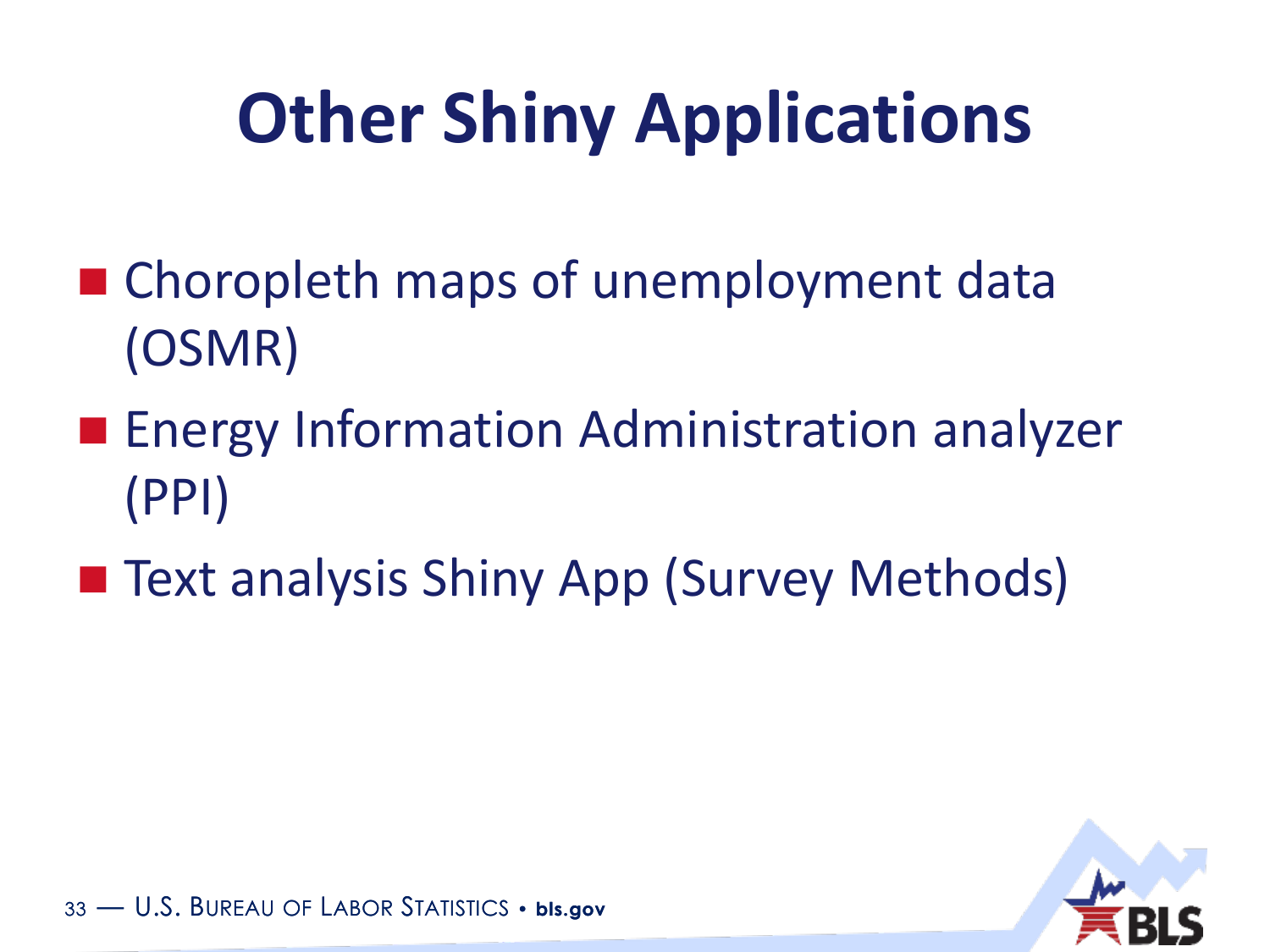## R Packages

![](_page_33_Picture_1.jpeg)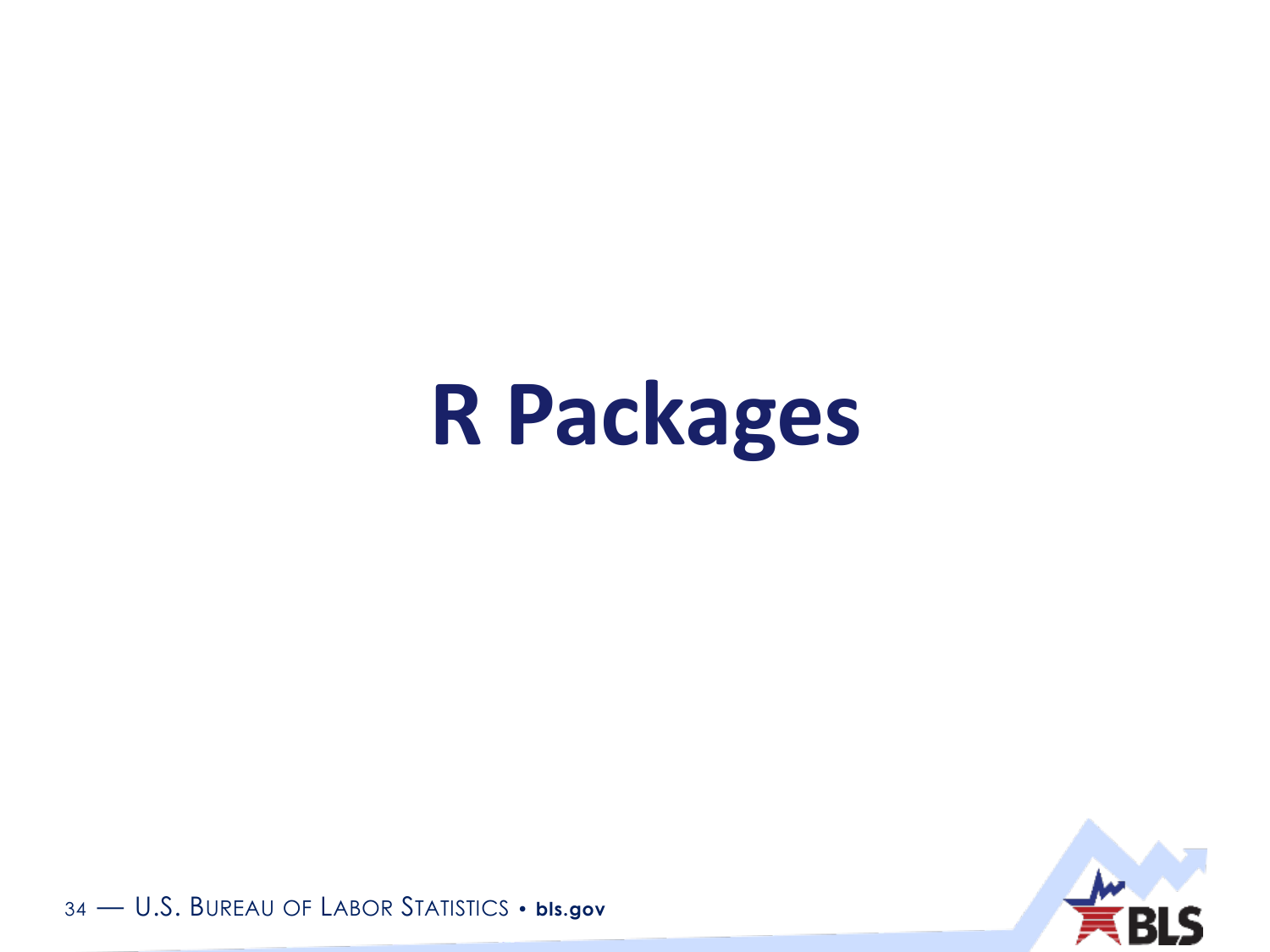### **R Packages**

- **F** rpms: Recursive Partitioning for Modeling Survey Data package (Survey Methods)
- **Exercise Same Entire Serve Entranced Entriced Entric** Bayesian Non-Parametric Dependent Models for Time-Indexed Functional Data package (Survey Methods)

![](_page_34_Picture_3.jpeg)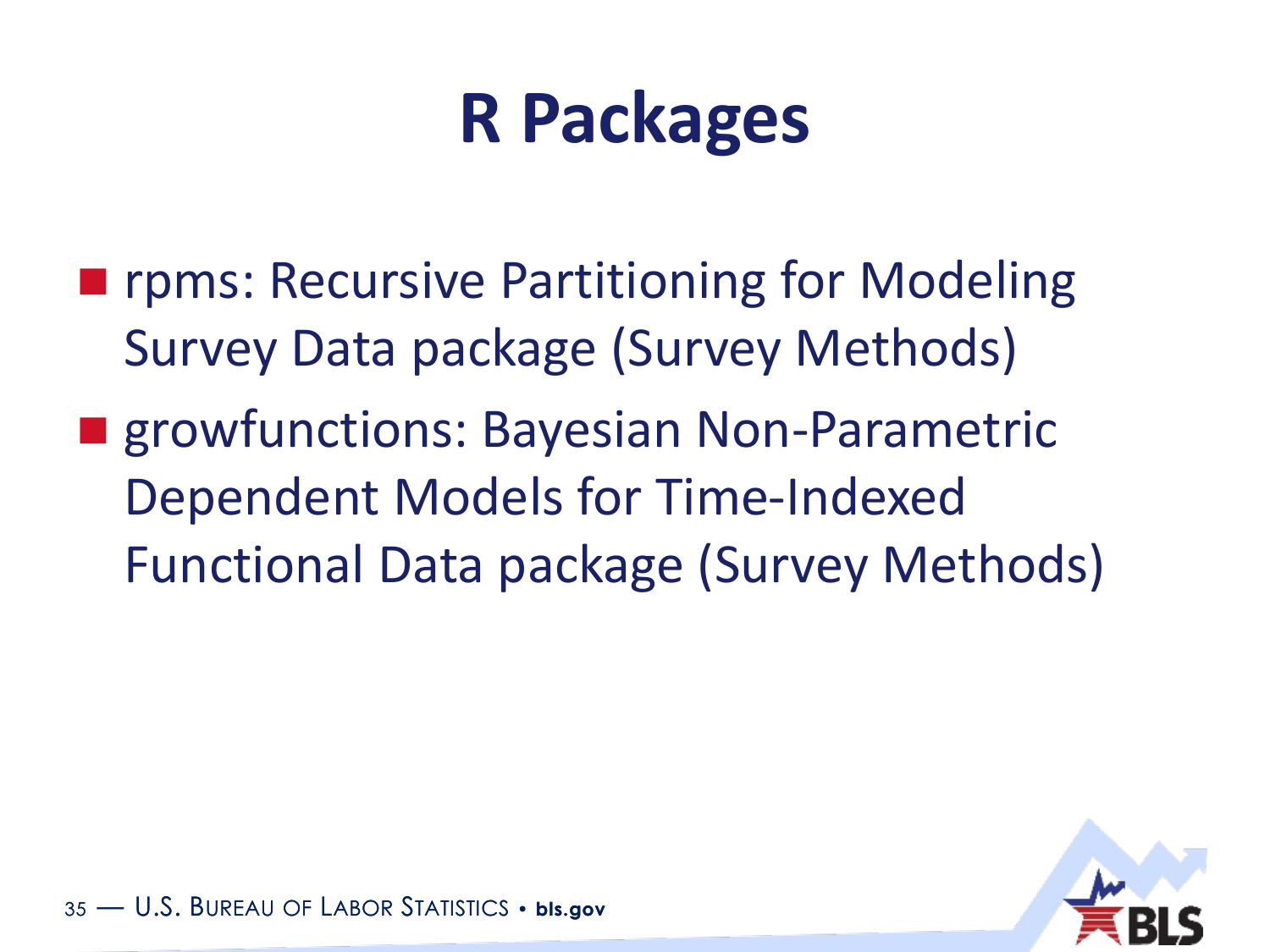### **rpms**

- **Fits a linear model to survey data in each node** obtained by recursively partitioning the data.
- Adjusts for complex sample design features used to obtain the data.
- **Produces design-consistent coefficients to the** least squares linear model between the dependent and independent variables.

![](_page_35_Picture_4.jpeg)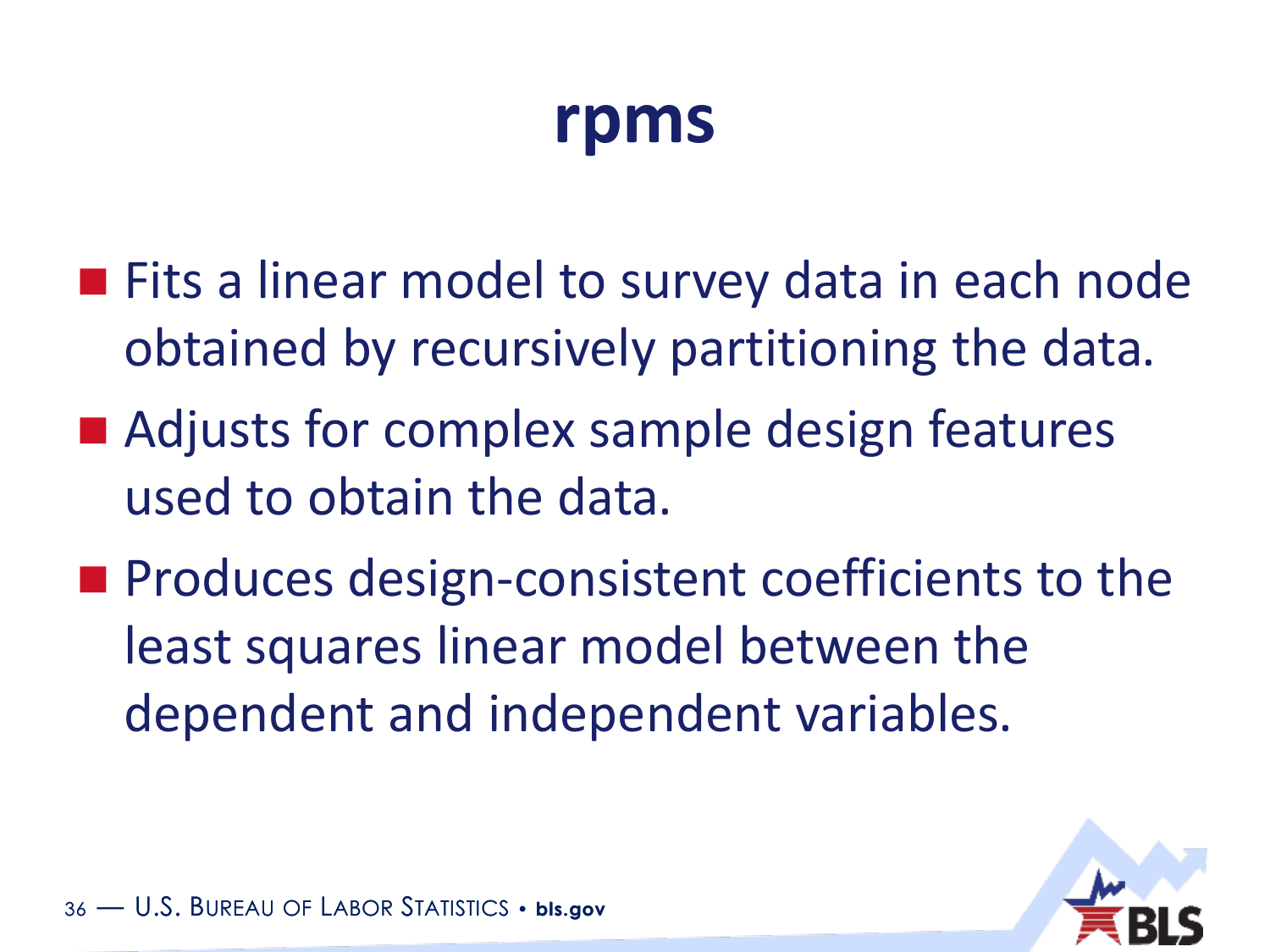### **rpms**

- $\blacksquare$  The main function returns the resulting binary tree with the linear model fit at every endnode.
- Daniell Toth (OSMR): [toth.daniell@bls.gov](mailto:toth.daniell@bls.gov)

![](_page_36_Picture_3.jpeg)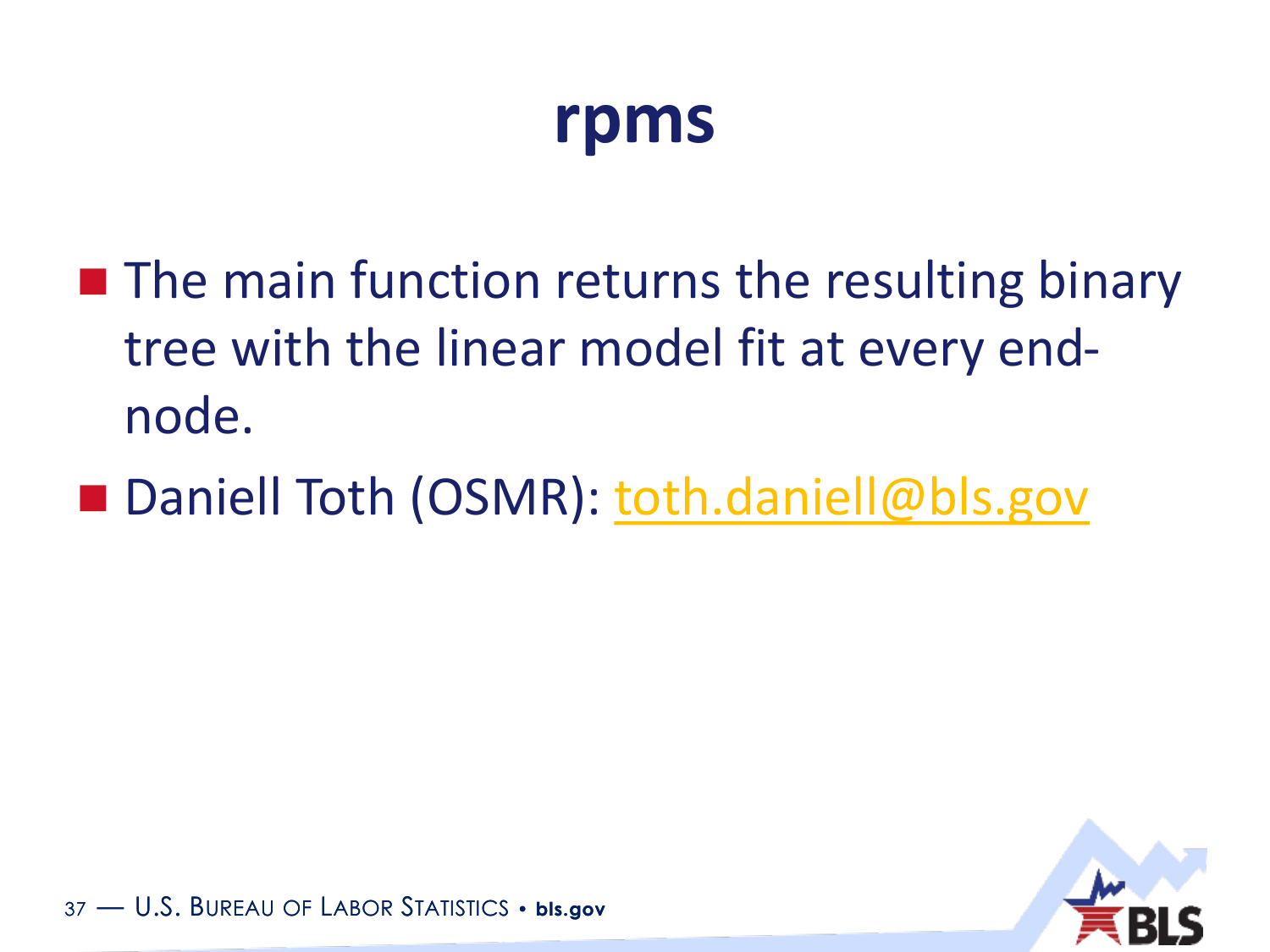### **growfunctions**

- Bayesian Non-Parametric Dependent Models for Time-Indexed Functional Data package (Survey Methods)
- Estimates a collection of time-indexed functions under either of Gaussian process (GP) or intrinsic Gaussian Markov random field (iGMRF) prior formulations

![](_page_37_Picture_3.jpeg)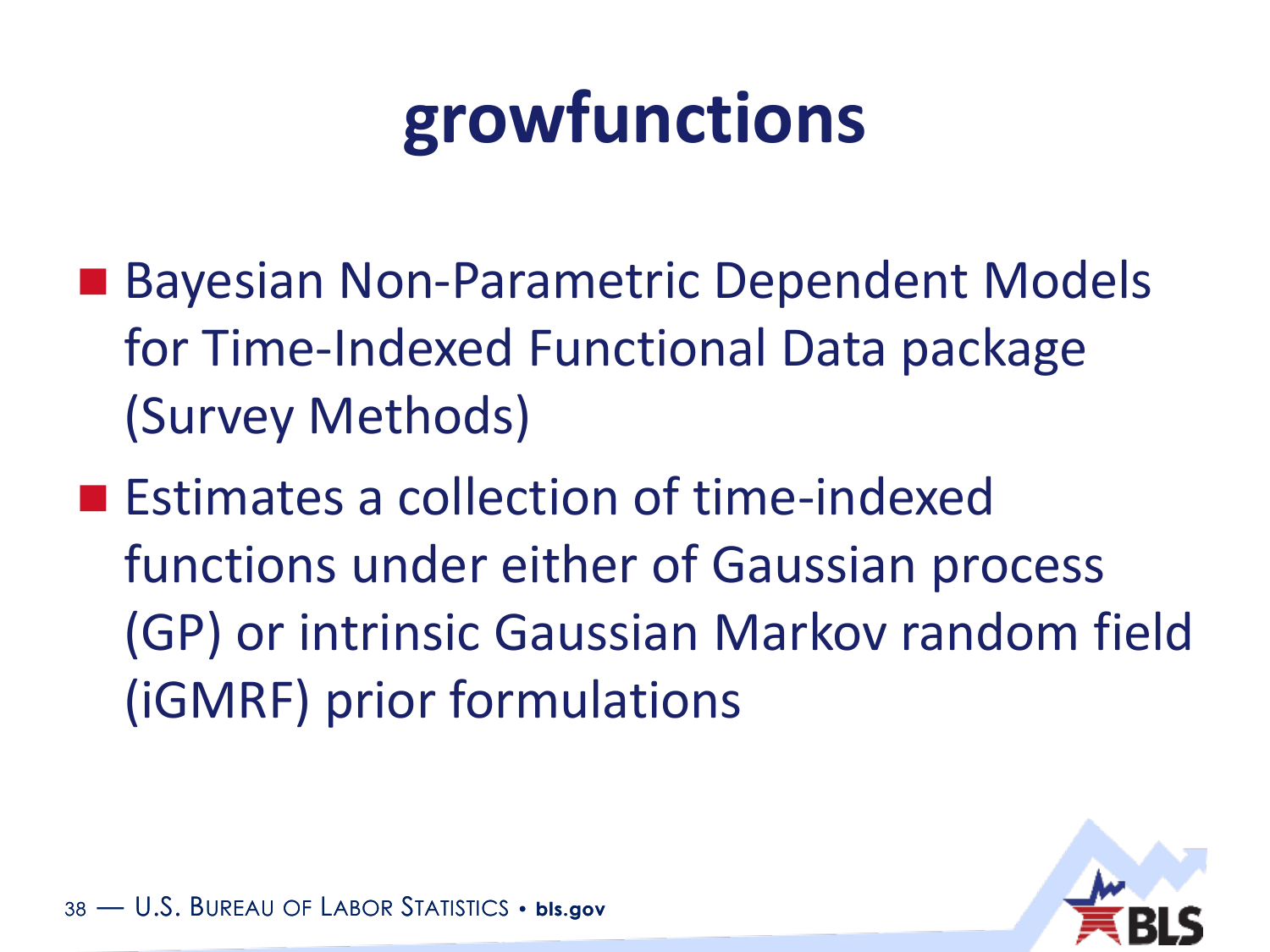### **growfunctions**

- Dirichlet process mixture allows sub-groupings of the functions to share the same covariance or precision parameters
- The GP and iGMRF formulations both support any number of additive covariance or precision terms, respectively, expressing either or both of multiple trend and seasonality.

![](_page_38_Picture_3.jpeg)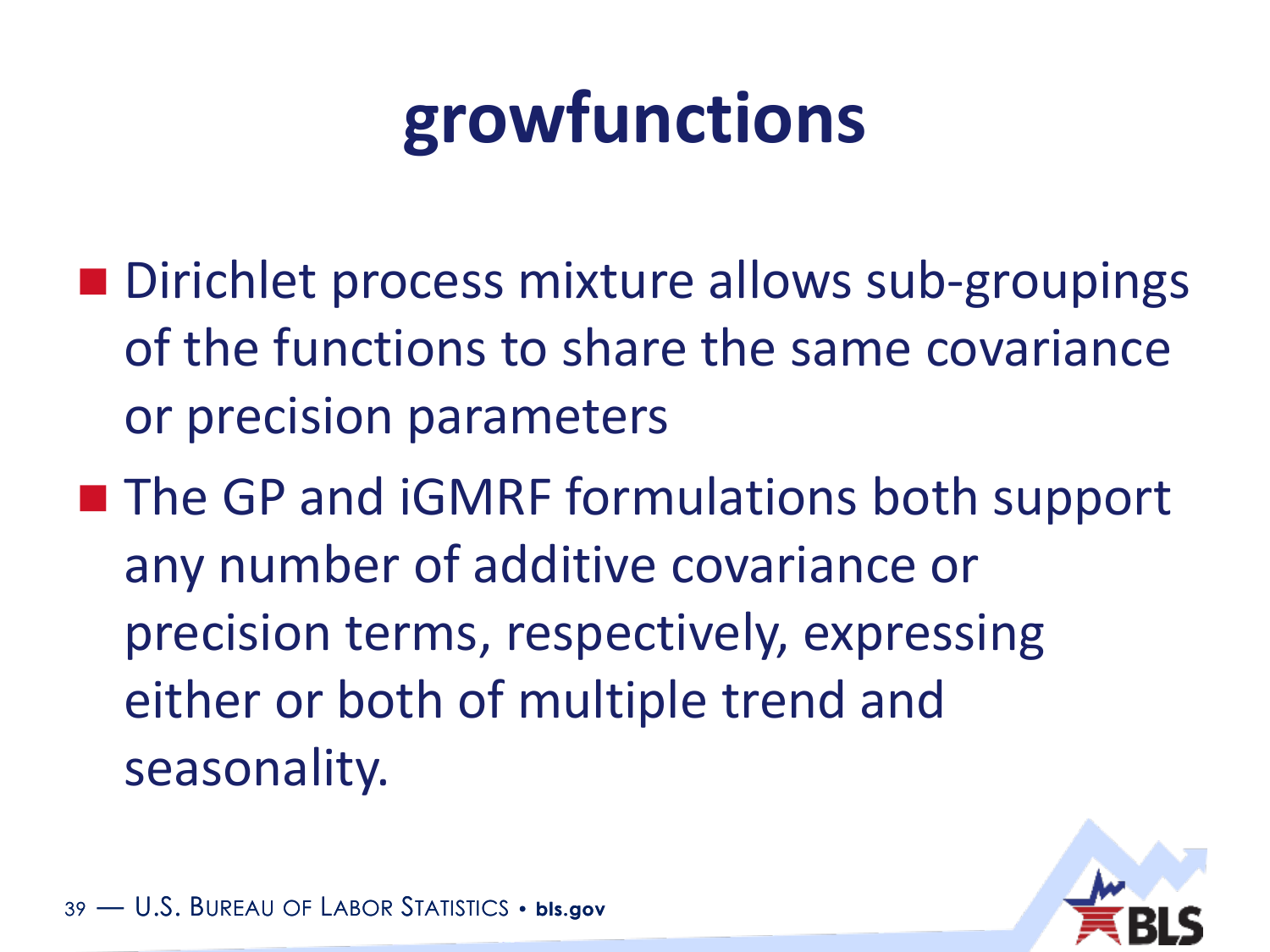### growfunctions

### ■ Terrance Savitsky (OSMR): savitsky.terrance@bls.gov

![](_page_39_Picture_2.jpeg)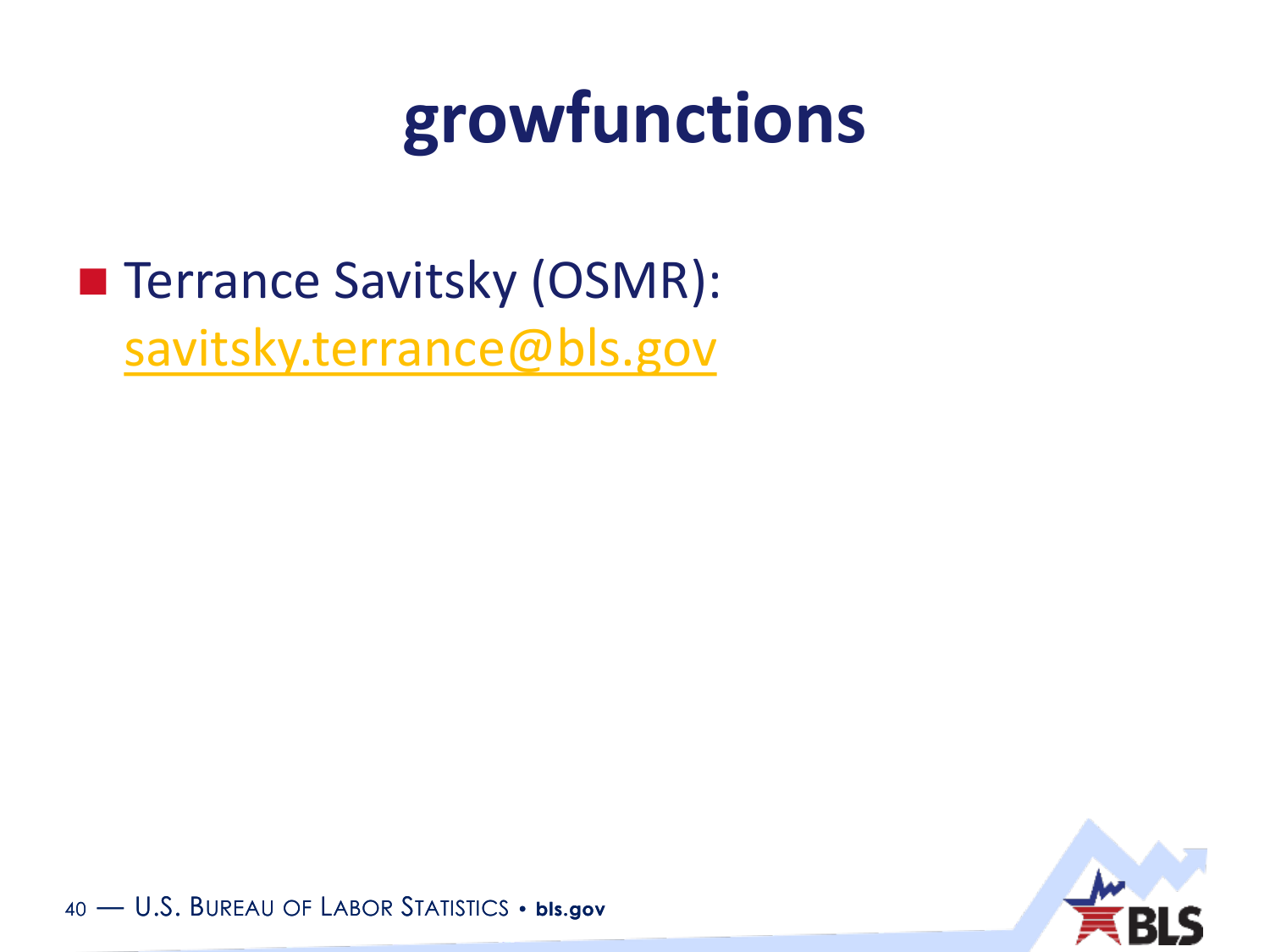# **Challenges**

![](_page_40_Picture_1.jpeg)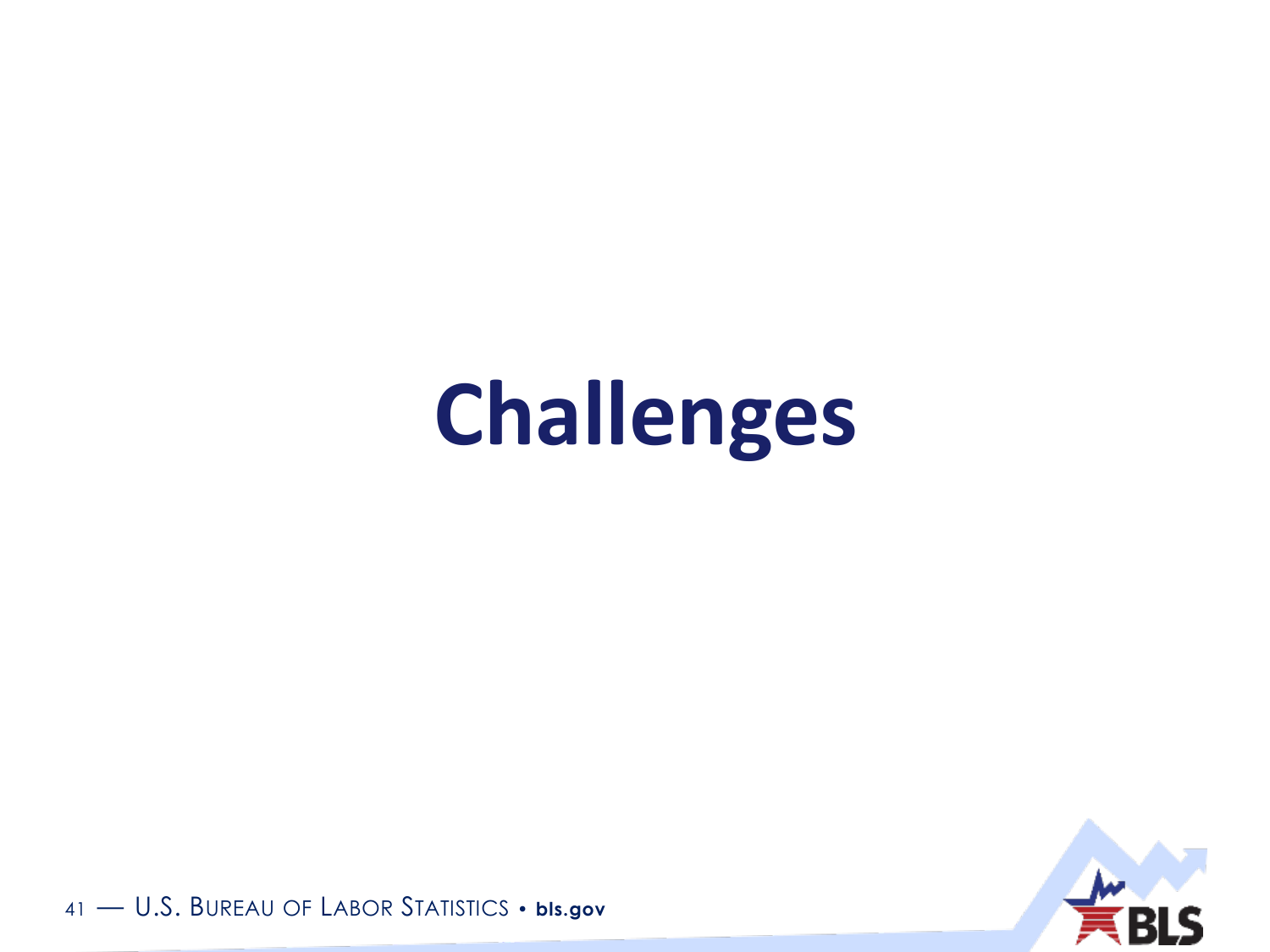### **Challenges**

- Data confidentiality
- Need for an R server to make apps/programs public
- Can only put Shiny apps on a webpage via iFrames or setting up an account on a cloud server (i.e., Digital Ocean, R Studio)

![](_page_41_Picture_4.jpeg)